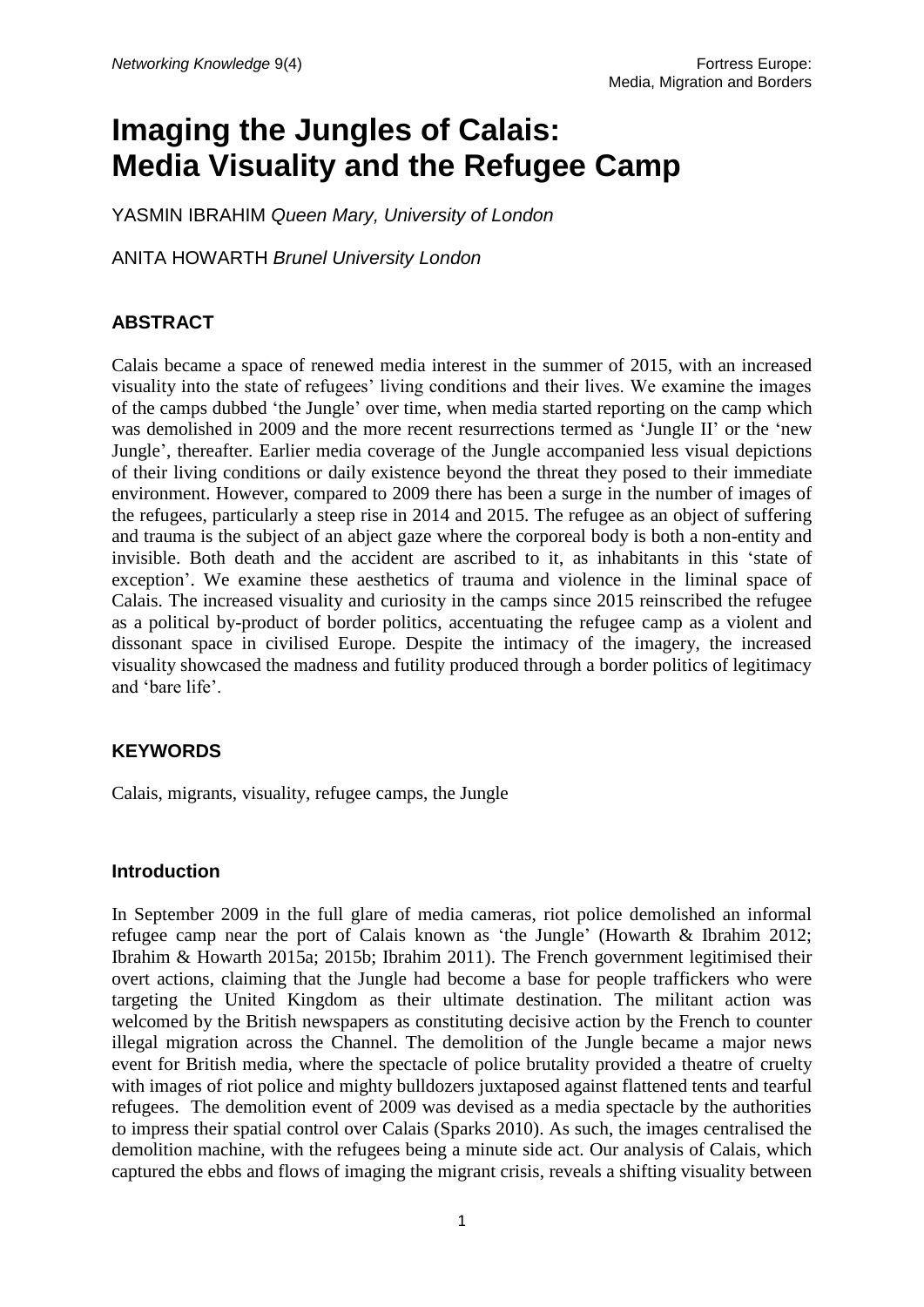2003 and 2015; manifest partly in an intensification in imagining, and partly in dominant discourses constructed around themes of destruction, brutality and violence as well as in the emergence of a quasi-settlement where the pleasure in the media rituals of demolition is replaced by an intrusive, inquisitive and transgressive gaze into the Other. In contrast to the 2009 spectacle, the five camp demolitions in 2014 and 2015 were relatively low-key events with only a handful of journalists present and relatively few images capturing the destruction, where the discourse for destruction had shifted from rooting out lawlessness to dealing with public health concerns (Allen 2014).

Despite the stark imagery of the first demolition, new camps sprung up overnight to replace those destroyed. The French police then continued their ritual of razing these down to the ground with their mammoth bulldozers. Hence the 'jungles' of 2009 never really disappeared and in the next few years remained in a liminal site of what Agamben terms the 'state of exception' inhabited by 'bare life'; a form of life whose status is indistinct and not governed by conventional law or politics (Agamben 1998; 2000).



|                               | 2004 | 2005 | 2006 | 2007 | 2008                | 2009 | 2010 | 2011 | 2012 | 2013 | 2014 | 2015 | Totals |
|-------------------------------|------|------|------|------|---------------------|------|------|------|------|------|------|------|--------|
| Number<br>of<br>articles      | O    | U    | ◠    | -    | רר<br>$\mathcal{L}$ | 131  | 16   |      | ⌒    |      | 39   | 388  | 630    |
| Number<br>of<br><i>images</i> | −    | U    |      |      | $\sim$<br>51        | 209  | 127  |      |      | 33   | 235  | 5195 | 5848   |

**Table 1: Articles and images of the migrant jungles of Calais**

The Calais refugees and the demolition of the camps courted media attention in 2009 and the number of stories on the crisis gained prominence again from April 2014 (See Table 1). The Calais crisis came back into media scrutiny due to bigger events in the Mediterranean, where unprecedented numbers of refugees were risking their lives in overcrowded and rickety boats. From 2013 the death toll from shipwrecks in the Mediterranean rose as refugees fled conflict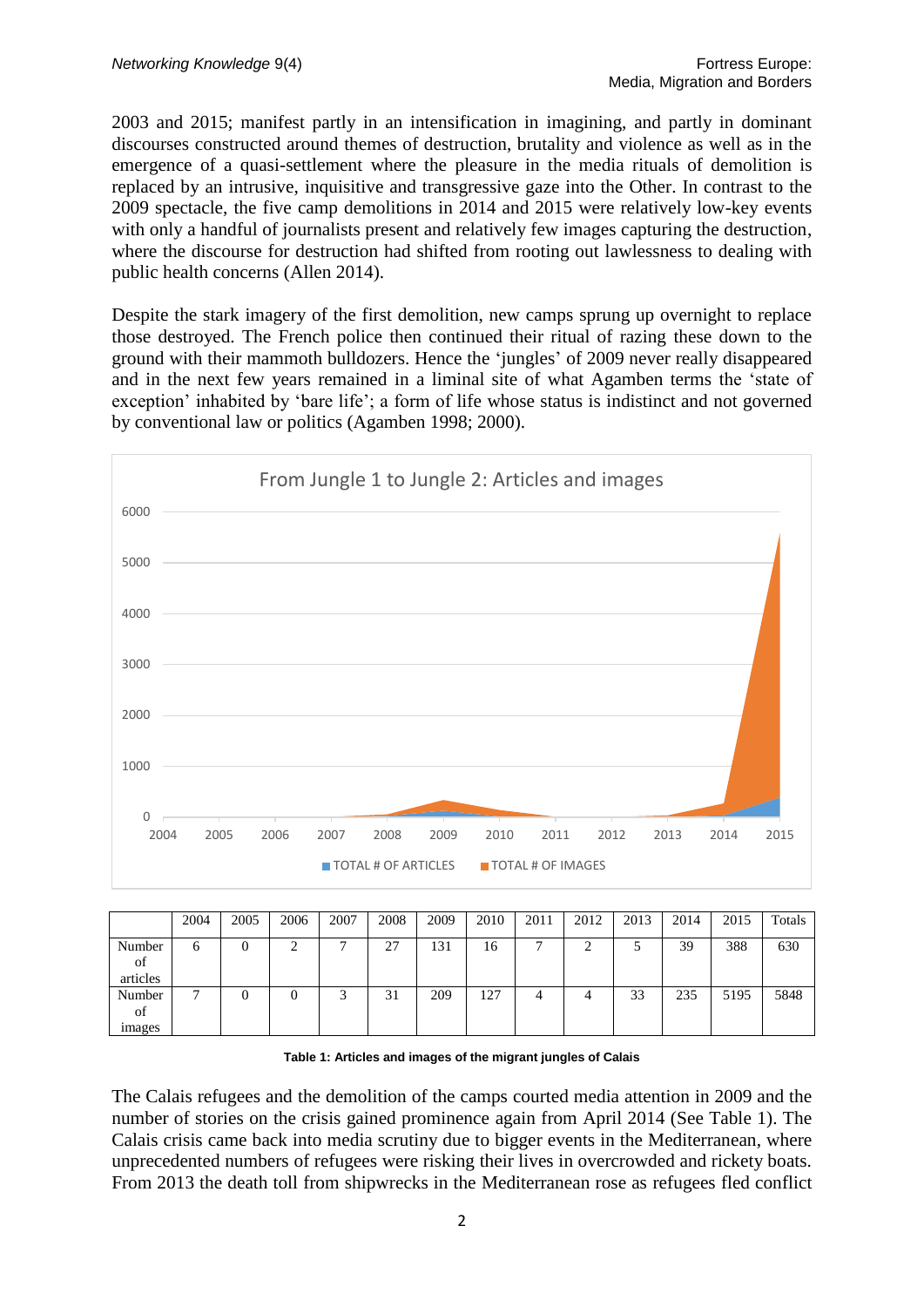and persecution in North Africa, but in mid-April 2015 a smuggler's boat carrying 950 people, some locked in the hold, capsized off Libya's coast leaving only 28 survivors in what is believed to be the Mediterranean's deadliest known migrant tragedy. Coverage of Calais also surged (see Table 1) during the summer of discontent in 2015 when French ferry workers went on strike and blocked freight access to the port between June and September, causing major disruptions to truckers and holidaymakers. There was an unprecedented proliferation of coverage of the 'Calais crisis', but it also tended to fold in the wider migrations happening across the Mediterranean with refugees fleeing from Somalia, Eritrea and Syria. In Calais, the increased reporting and visuality of the camps was accompanied by an attendant curiosity in terms of what was creating agony for the holidaymakers, port workers and truckers. On 2 September 2015 the tragic image of Aylan Kurdi dead on the beach ignited further interest in the Calais crisis, which saw a surge in photo coverage of both the Mediterranean and Calais crises. This death event conflicted with the media spectacle where the public pity emerged through the exemplary of the dead child washed ashore. It led to increased curiosity about the crisis with the phenomenon of 'voluntourism', where volunteers started to converge on Calais both through curiosity and an emerging politics of pity (see Ibrahim 2010).

# **Media Visuality and the Calais Refugee**

While vision is defined as an instrumental function of the eye, visuality entails a social way of seeing and experiencing through the visual. When we speak of 'visuality' rather than vision, we are referring to the cultural meanings consolidated in and as images. As such, visuality is not a pure seeing. For it is mediated in activities of image-making that cannot be entirely reduced to the visuality they constitute (Davis 2004, 9). In this sense, the article uses visuality where the image is produced within a cultural context and produces cultural and symbolic meaning beyond its immediate visuality. 'Visuality', then, refers to the 'constitutive character of symbolic renderings in the making of "experience" or a social reality' (Langer 1949, 393). In this case, it addresses media's modes of representation as evidenced through imaging and picturing the camp. We equally contextualise this visuality through the border politics of the camp.

The camp is a political site where law and order is suspended yet amenable to extreme forces of the sovereign state. For Agamben (1998; 2000), the camp rather than the city becomes a biopolitical space of exception where the West in its sociological imagination of being under siege post-9/11 has increasingly implemented harsher immigration and asylum policies despite the legal instruments of human rights and their idealised normative of a democratic entity. Agamben invokes the need to review the notion of the spatial politics of power, particularly the spatial logic of the camp in terms of inclusion and exclusion, belonging and dispossession. The Calais camps inhibiting an exceptional, marginal and peripheral space were rendered invisible and nonvisible as illegal entities. Labelled as a 'migrant camp' they are stripped of every political status and reduced completely to naked life (Agamben 1998; 2000). According to Agamben, camps are paradoxically both outside the normal juridical order and yet somehow internal to that order. As such, people in the camps 'move about in a zone of indistinction between the outside and the inside, the exception and the rule, the licit and the illicit' (1998, 40). He argues that in such a permanent spatial arrangement the refugees become produced as 'bare life' by sovereign powers. The bare life becomes the reference in distinguishing the 'politically qualified' subject and equally in shoring up the borders of a sovereign political community.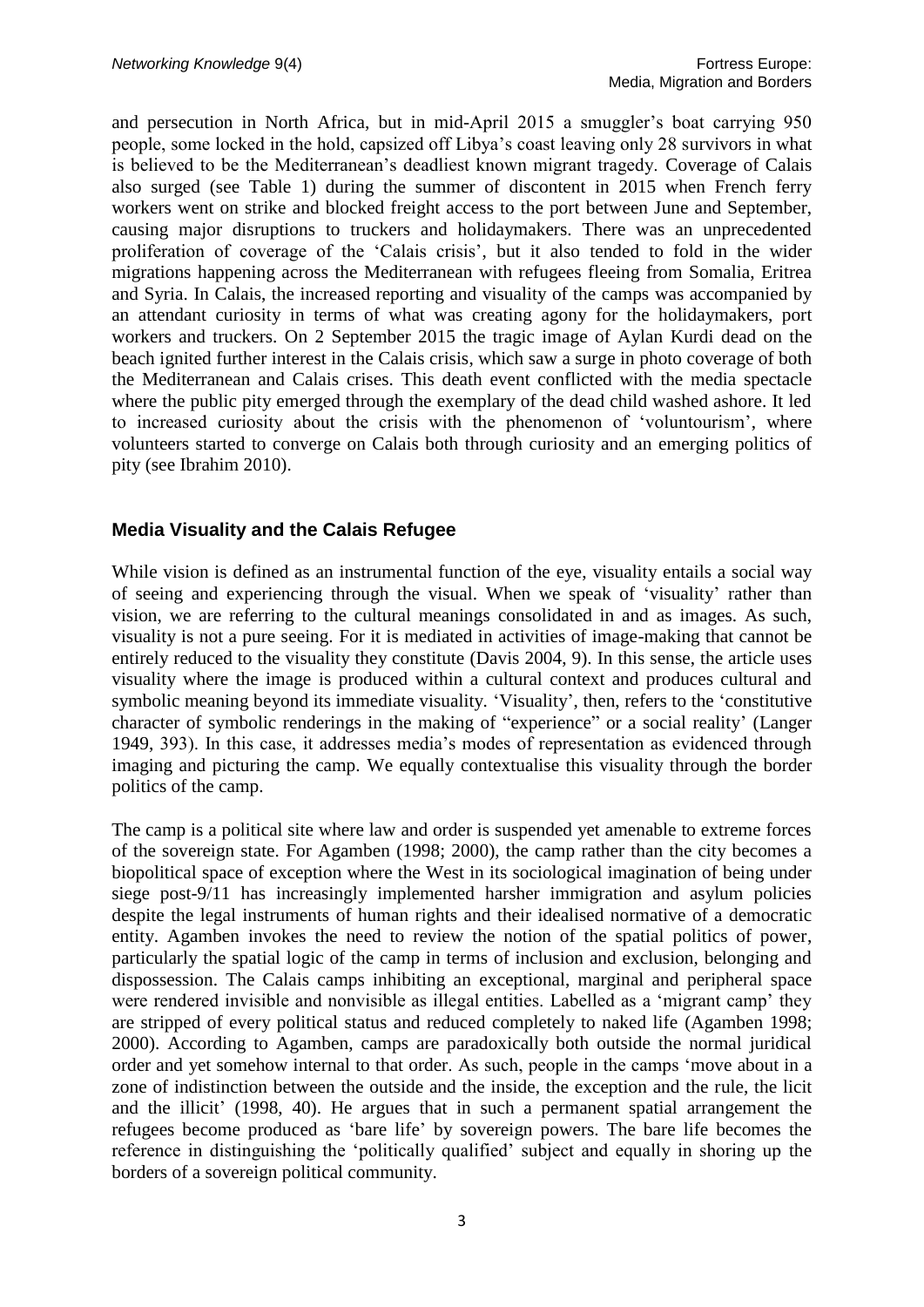Agamben's *homo sacer* or bare life envisaged the expendable and wounded as both the target of sovereign violence and state of exception. For Agamben, bare life is 'a zone of indistinction and continuous transition between man and beast' (1998, 109). As such, the inclusion in the polis is precisely through its exclusion and through unlimited violation which is not deemed illegal. Hence, Western biopolitics is defined through the sovereign power and bare life. *Homo sacer* as a figure stands outside human and divine law while being the object of sovereign violence, which exceeds the force of law and yet is authorised by the law. The banished figure of the *homo sacer* can be killed with impunity yet not deemed sacred for religious sacrifice or as a political subject to be accorded juridical law. For Agamben, as modern politics becomes a quest for new racialised and gendered targets in the politics of exclusion, they create a category of the 'living dead' (1998, 130). The refugee, the migrant or the inmates of Guantanamo Bay become the manifest species of bare life, reflecting the new forms of domination and the hidden ground within Western democracies; here the borders can ignite these regimes of control through policies of exclusion, a suspension of law, a state of exception, or at times an indistinction between norm and exception.

It is within this paradigm of perceptual space we locate the refugee camps of Calais. In consuming them visually through the media narratives, there is a politics of visuality (see Mirzoeff 2011) which unfolds from the setting of the context in media coverage of 'Jungle I' which was destroyed in 2009. Here the inhabitants were constructed through a border politics as illegal corporeal bodies presenting material risks to the ordered spaces of white suburbia and as economic opportunists seeking to storm into Britain to exploit their liberal benefit system. They posed the risk of denigrating the environment with their uncouth and criminal activities. These dehumanised narratives made their deaths and accidents crossing the border not deserving of pity or empathy (See Ibrahim 2011; Ibrahim and Howarth 2015b; 2015c). The images on mainstream media news sites which accompanied the first 'jungle', invited public gaze through these readings of inserting order over the bodies which contaminated a porous fortress Europe (see, for example, Peake 2009). The surge in images in 2014 and the subsequent trauma of Aylan Kurdi's death image on the beach produced a counter-visuality which was as conflicted as the futility of the refugee predicament in Calais.

If Aylan Kurdi's images produced a disruption to the 'visuality' of the refugee crisis, it also coalesced with a moment in press reporting that looked beyond the cursory bodies damaged or demised through their passage across the borders. The new visuality surging through the proliferation of media images in 2014 and 2015 fragmented reporting on the issue where it was no longer able to ignore the disaster events of boats capsizing in the Mediterranean, particularly with Germany viewing the events as a humanitarian crisis despite the UK government's reluctance to be drawn into it. The increased gaze into the camps and its inhabitants since 2014 mark a moment of conflicted visuality where the refugee bodies are objects of interest and curiosity. Their personal spaces, bodily needs, and sanitation become objects of gaze which emerge through a discourse of cataloguing and documenting their depraved conditions, and in the process this gaze is just as disconcerting as the mammoth machine bulldozing their makeshift tents. It produces a gaze into the private realms without producing an intimacy to the Other. More importantly, it impresses the impasse in the political where the predicament of the refugees is entrapped in the border politics of violence. While the increased curiosity into the conditions of the refugee camp in Calais disrupted the earlier patterns of media reporting on the camp by enabling more visuality into the conditions of the camp, it by no means repudiated the refugee as 'bare life' in terms of them of being subjects of 'sovereign violence or the state of exception' (Agamben 1998). The visuality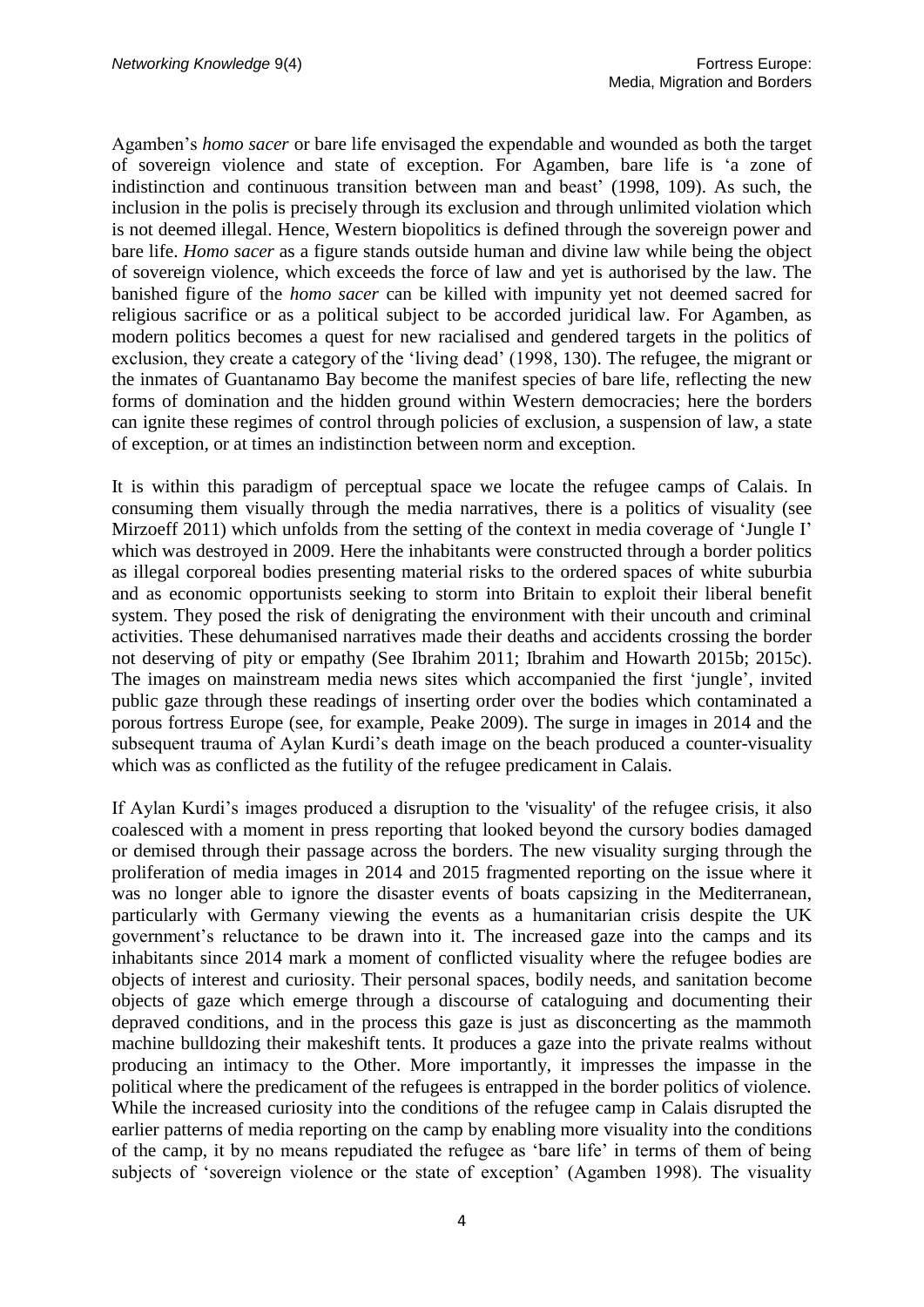reproduced and accentuated their difference as sub-humans in the border politics of the state and within the turbulence of European Union (EU) politics of not providing a united front to refugee settlements. The refugee as an unwanted and castrated being of the sovereign was imagined through media visuality; basic amenities such as toilets and running water became consuming imagery in the reportage. The visuality or our modes of looking at the Other through increased media photo-imagery in fact reinscribed their distance and alien status.

#### **The Context of Irregular Migration into Europe**

Before embarking on the main themes produced by the visuality of the media, the study needs to be situated within the context of migration to 'fortress Europe'. Compared to the preceding years, the world was facing its biggest refugee and migration crisis since the Second World War in 2014 (United Nations High Commissioner for Refugees [UNHCR] 2015a). Millions of people, half of whom are children, have been uprooted due to conflict or persecution, and stranded on the edges of society as long-term internally displaced or as refugees. The degree of displacement as evident in the numbers of people forced out of their countries has required more co-ordination between states than before (UNHCR 2015b). The scale of irregular migration into the EU surged in 2011 with the onset of the Arab Spring in Tunisia and continued when sub-Saharan African refugees to Libya began to flee post- Gaddafi unrest in 2010–2011 (Park 2015). One major force of displacement has been the Syrian conflict, with further displacements in crisis zones, particularly Afghanistan, Somalia and Eritrea (UNHCR 2015b).

The EU has become a key destination for many from North Africa and the Middle East; however, the increased militarisation of the Mediterranean and the Calais borders has made it the 'most dangerous destination' for irregular migration in the world due to mortality rates (IOM 2014). According to the International Organisation for Migration's (IOM) estimates, more than one million migrants and refugees have reached Europe in 2015, many of whom did so by crossing the Mediterranean, and some 3,692 of which died in their attempts to reach Europe, outstripping the number of deaths in 2014 by more than 400 (Oliver 2015; IOM 2014). Though the EU is facing one of its biggest ever challenges, its response has been fragmented and ad hoc, with some governments welcoming Syrian refugees but not those from Eritrea, Somalia and Afghanistan. Others, for instance the British and Hungarian government, prioritized the securing of borders over the protection of the rights of migrants and refugees.

The privileging of security in policy responses is a retreat from discourses of according protection and rights to refugees which emerged after the Second World War in international agreements on how civilians should be treated in conflict; particularly the right to seek sanctuary, claim asylum, and avoid penalties for illegal entry in search of these. These dominant discourses in Europe have eroded in a series of major developments starting with the break-up of the former Soviet Union, the Eastern bloc and Yugoslavia in the 1990s, and more recently the turmoil in the Middle East and North Africa.

In Calais, a Red Cross shelter which had sought to provide sanctuary to refugees from the Balkans was closed down in 2002. The shelter was seen as a magnet for migrants seeking to enter the UK. By labelling them as migrants, both the UK and French governments sought to avoid arrangements for refugees warranted under international agreements. The Nicolas Sarkozy government placed a de facto ban on semi- or permanent shelters. By creating a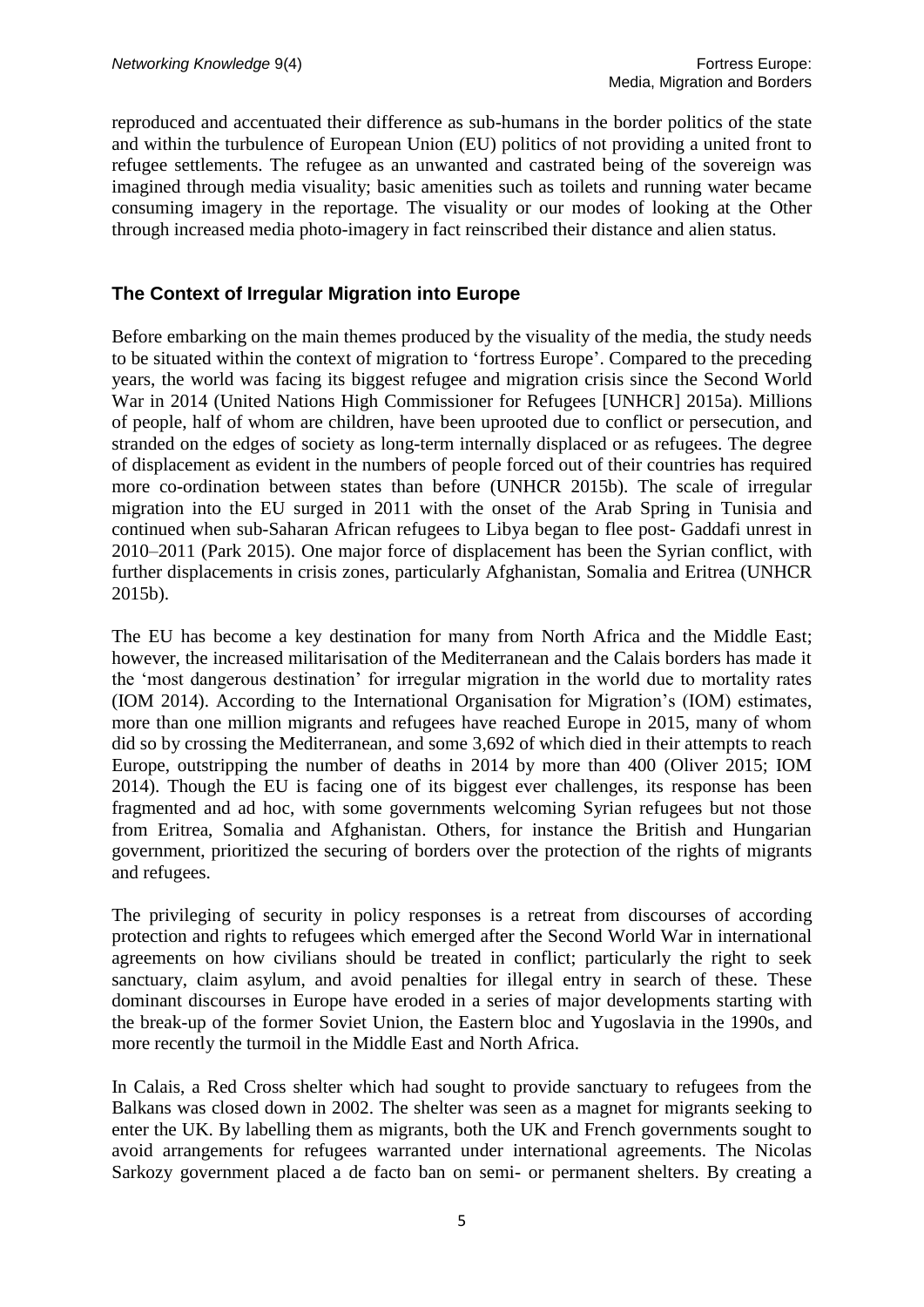spectacle of the demolition of the informal camps, they hoped to present it as a deterrent to more camps sprouting in 2009. The François Hollande government elected in 2012 in contrast came under increased pressure from local politicians, humanitarian organisations and the United Nations, which in 2015 labelled the living conditions of the refugees as an 'indictment on society' (Taylor 2015). Hollande's government equally had to respond to emergency measures to bring the informal camps up to minimum international standards in terms of running water, sanitation and lighting.

Beyond the stance of the UK and French governments to the scale of migration from conflict zones, the reaction of the newspapers to what they deemed and reported as a migrant problem is pertinent to the contextualisation of imaging Calais. The newspapers in the UK mirrored government's assertions that the issue should be cast through the lens of illegal immigration (Howarth & Ibrahim 2012). As such, the negative depictions of the Jungle need to be located within the resumption of a decade-long 'media campaign' against immigration policies (Parliament 2007a). Most of Britain's national newspapers are ideologically conservative (Greenslade 2004); however, anti-immigration policy discourses are discernible across the broad political spectrum of British national newspapers (Ibrahim & Howarth 2015c). Even before the Jungle, a dominant theme across all the newspapers was of immigration policy failure and the need to address this urgently. The most critical, though, were the mid-market titles such as the *Express* and *Daily Mail* which framed this failure in terms of government abdication of moral responsibility to protect Britons and migrants from exploitation by criminal networks.

# **Analysis of the Images in the Newspaper Coverage**

We examined the images of the Calais crisis from 2003 to November 2015. We focused on the online versions of the four main tabloid newspapers – the *Sun*, the *Mirror*, the *Express* and *Daily Mail* as well as the five main qualities i.e. the *Financial Times*, *The Times*, the *Telegraph*, the *Guardian* and the *Independent*. The corpus also included the Sunday counterparts of tabloids and broadsheets, except for the *Sun*. We also supplemented this with a search on UK Online database in order to capture those articles and images on the 'jungle' that predate newspaper online archives. Our search on 'Calais and jungle' between 2000 and 2015 generated 630 articles and 5,488 images (See Table 1) with first mention of 'the Jungle' in August 2004 (Coates 2004).

Our analysis needs to be located within a wider newspaper campaign against immigration that peaked in 2003, followed by a lull and a subsequent surge, with 2500 articles between early 2006 and early 2007 (Parliament 2007a, 55). The tone of coverage during this period was overwhelmingly hostile, drawing on emotive and pejorative language such as 'flood', 'bogus' and 'fraudulent' (Parliament 2007b, 99) and contributing to the 'dehumanizing' of asylum seekers (Parliament 2007b, 98) and a 'misleading picture' of immigration which 'fuelled political prejudice and extremism' in the UK (Parliament 2007b, 55). Newspapers also portrayed the continued presence of '400,000 illegal immigrants' as policy failure in terms of immigration and the asylum system (Parliament 2007b, 55). It was in this context of heightened tensions that Britain's mid-market newspapers reported on 'the Jungle' between 2007 and 2010, associating it with environmental denigration, barbarism, criminality and illegality. The pseudo-rational discourses of immigration policy failure and the transgression of boundaries were instrumental in enacting the refugee as a deviant, deliberately disentangling them from the dimensions of human suffering. Our basic content analysis of the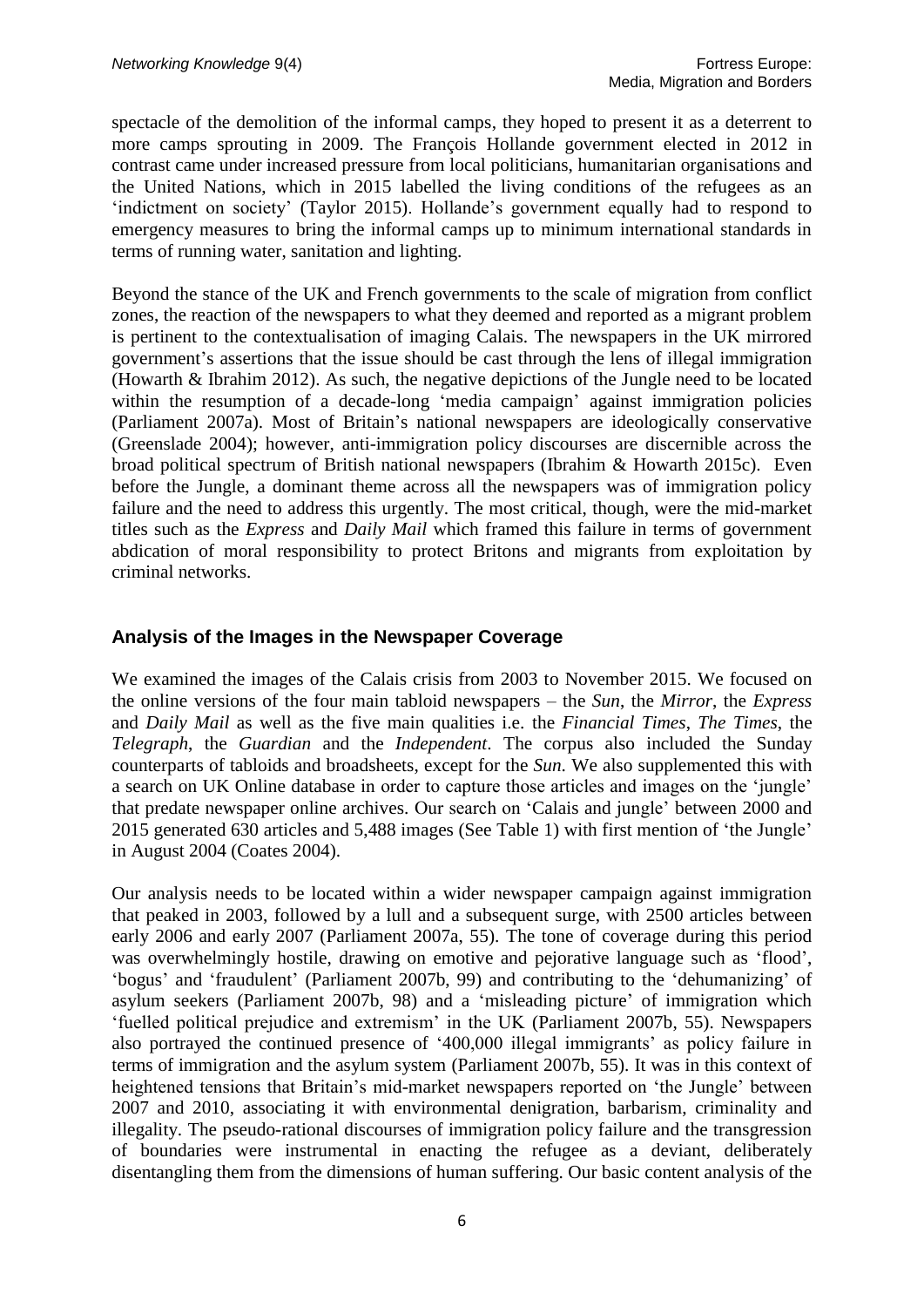ebbs and flows in coverage of 'the Jungle' found a marked increase in media coverage from 2014 onwards (see Table 1). We were able to discern two distinct phases in the Jungle camps; a period before 2009 when the main Jungle camp was destroyed and a period after, when new smaller 'jungles' emerged. There was a lull in the reporting from 2011 till 2013, followed by a steep surge in reporting in 2014, particularly in terms of the images which either accompanied reports or formed part of the online slide shows in newspaper websites.

We mined 630 articles and in coding 5,488 images we were led by overarching dominant discourses and the conceptual frameworks of the liminal border politics; policies of the UK and French governments and the flow of migration to EU, the hostility of media in earlier reporting (i.e. 2003 to 2009) and the 'state of exception' which applied in governing refugee bodies and lives. The main themes which emerged from our conceptual frames include the notion of destruction, brutality and violence as evident in the demolitions, injury and death, and the movement of refugees captured by their desperate acts to cross the border into the UK. Other themes include the emergence of the notion of a quasi-settlement through imagery which contrasts with the earlier destructions where the material and physical settlement affirms the lack of a permanent solution for the refugee situation in Calais, held together mainly through the endeavours of volunteers and the non-governmental organisation (NGO) communities. The material and physical site of jungle II alludes to the fact that there is no limit in terms of time to the incarceration in the camps. Some of the themes here are intertextual through wider migrations to the Mediterranean, where the enlarging of the visuality dovetails with the public's disquiet over the drowning and deaths in the Mediterranean. The thematisation of the images was categorised through our conceptual arguments and hence are interpretive. In some cases, the images were amenable for classification under more than one theme. The categorisation of the themes was also led by the captions and headlines of the stories the images were a part of.

# **Spectacle of Demolition, Violence and Brutality**

The depictions of violence in Calais are both embodied and spatially arranged through the politics of the border. Violence appropriates a duality; there is violence inflicted on refugees' bodies by their incarceration and there is the violence of the sovereign state in the liminal state of exception in Calais. This duality means that the displaced exercise power over their own bodies through the risk they take to cross the border. Equally, the sovereign state wields biopolitical power on these contaminants who weaken the security of their borders. The third aspect of violence is the camp itself, where the inhabitants pose further danger to themselves (i.e. women and children) demarcating the camp through its inherent atavism as a space of 'madness and despair' (Pugliese 2002). The interior gaze into the camp marks its instability within a wider context of violence unleashed on its inhabitants.

Joseph Pugliese (2002) argues that the spatio-temporal logic of the camp induces 'refugees to fall back on the one resource left to them in the midst of the violence of indefinite incarceration: their bodies. Even as the body is bounded and imprisoned, it can exercise a power that will elude the mechanisms of repression and the desire for absolute control'. The readings of violence accrue dialectically both in the refugees' appropriation of the only resource left to them (i.e. their corporeal body) and equally the sovereign powers' quest to control these expendable entities. The imaging of the Jungle as such unleashes an aesthetics of violence, captured in the refugees' interaction with the wider world and the authorities'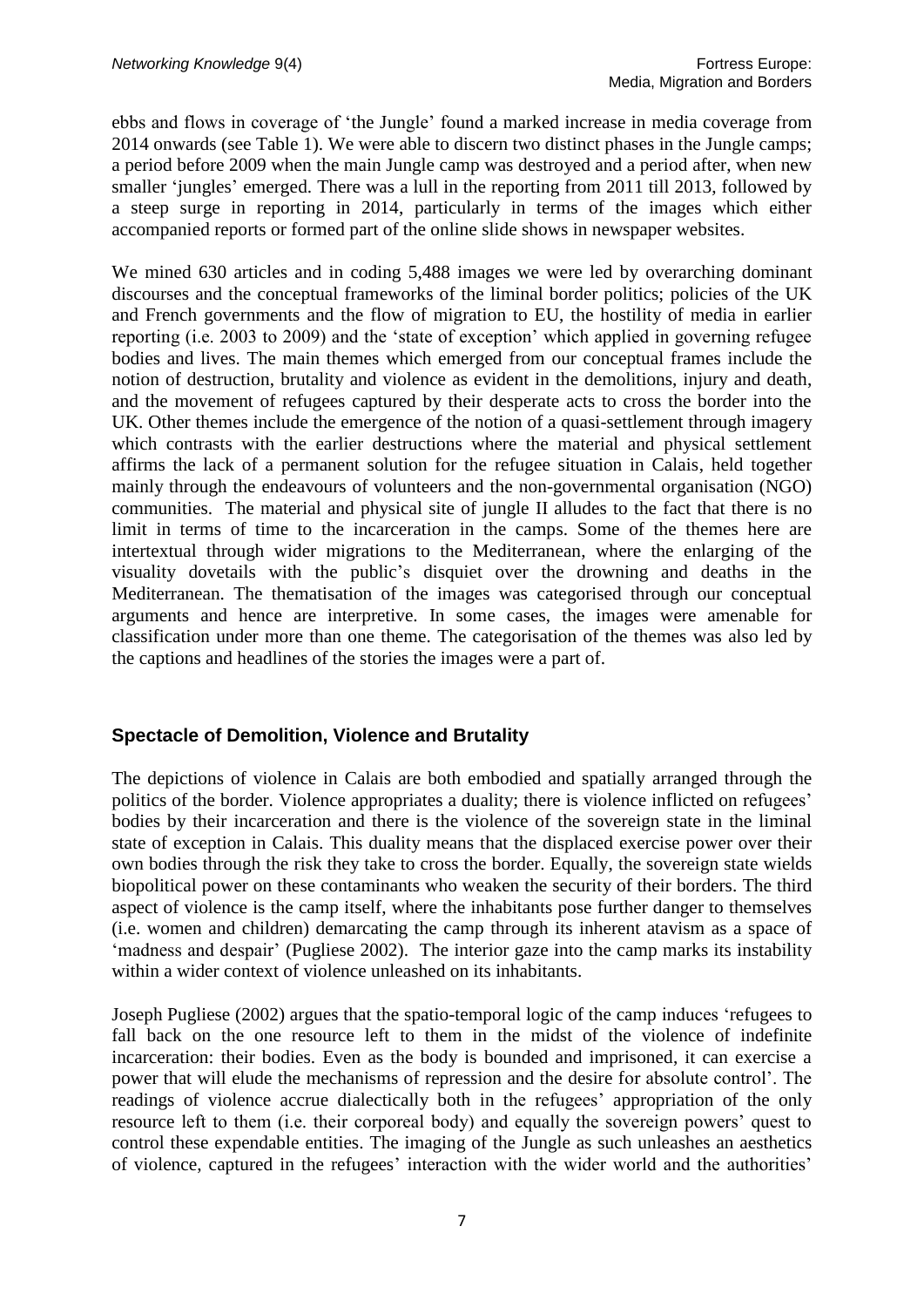initial attempts to outlaw the Jungle and in their subsequent attempts to contain them within the demarcated spheres.

The imaging of Jungle I was dominated by the spectacle of destruction in September 2009 with coverage in most national dailies (Daily Mail Reporter; *Express* 2009; *Financial Times* 2009; Peake 2009). These images centralised the machinery and its might in the destruction of the victim. The victims were diminished both in the lack of human focus on them and equally through their displacement. Their suffering was not centric in these images. These demolitions stylised for the observer as a media event sought to impress readers that the French were enacting spatial control over their territory and to overcome criticism that there was inertia in dealing with the refugees. The military-style demolition organised as a 'dawn raid' by riot police and flamethrowers, accompanied by bulldozers and chainsaws and in the full glare of the media was designed to quell public disquiet and to court the media gaze. A significant proportion of the British press welcomed the destruction of the camp as a sign that the French authorities were getting tough on the traffickers. The brutality as depicted through the images of tearful migrants and refugees remained as a prop in these imageries. These publicity stunts did not augur well with the French public and were perceived as futile in rooting out people traffickers (Hall 2009). The five camp demolitions in 2014 and 2015 repeated similar scenes of bulldozers and cranes with refugees watching helplessly as their shelters are destroyed and police restraining them from going back to salvage their belongings (Allen 2015b; Pickard 2014). These were on a smaller scale compared to 2009, and by November 2015 had become a non-event for most journalists.

The wounded, dead and traumatised refugee imageries were juxtaposed with those of police brutality and authorities being in control of the situation. Doctors working with refugees reported growing numbers of them with trauma injuries including broken bones and cuts from police violence and from falling off trucks. Images in the media corroborated some of these claims, capturing ongoing 'skirmishes' with refugees challenging the cordons, running from the police or fleeing the spray from canisters of tear gas fired by officers (Robinson et al. 2015). But the witnessing by the doctors remained separate from the media tracts where, for example, charities and NGOs were utilising new media platforms to highlight the plights of the refugees (See Ibrahim and Howarth 2015a).

The visual turn during the 2015 summer of discontent captured more graphically than before the brutality of militarisation, refugee–police engagements and the desperation of refugees leaping or sneaking aboard passing vehicles. Depictions of black smoke billowing from tyres set on fire by striking port workers combined with images of police cordons at the perimeter fence to the Channel Tunnel, and black-clad riot police armed with shields, batons and tear gas straddling railway lines and roads showcase the extent of their vigilante gaze and the depictions of the 'troubles, risks and inconveniences' presented by the refugees to the public and authorities (Milmo 2015; Gillman, Mullin & Duffin 2015; Reynolds et al. 2015).

Beyond media representations, the imaging of Calais was expanded through user-generated content (UGC) captured through volunteers as well as those who encountered the scenes between the police and refugees in Calais. An inquiry was launched by a police watchdog after a video posted online by activist group Calais Migrant Solidarity (CMS) appeared to show officers stopping refugees on the road then shoving, kicking and beating them, pushing them over the guardrail and forcing them to the ground or spraying teargas at close range at refugees walking along the road (Samuel 2015; Chrisafis 2015). Another clip posted online revealed a Hungarian lorry driver deliberately swerving in front of the refugees in the Calais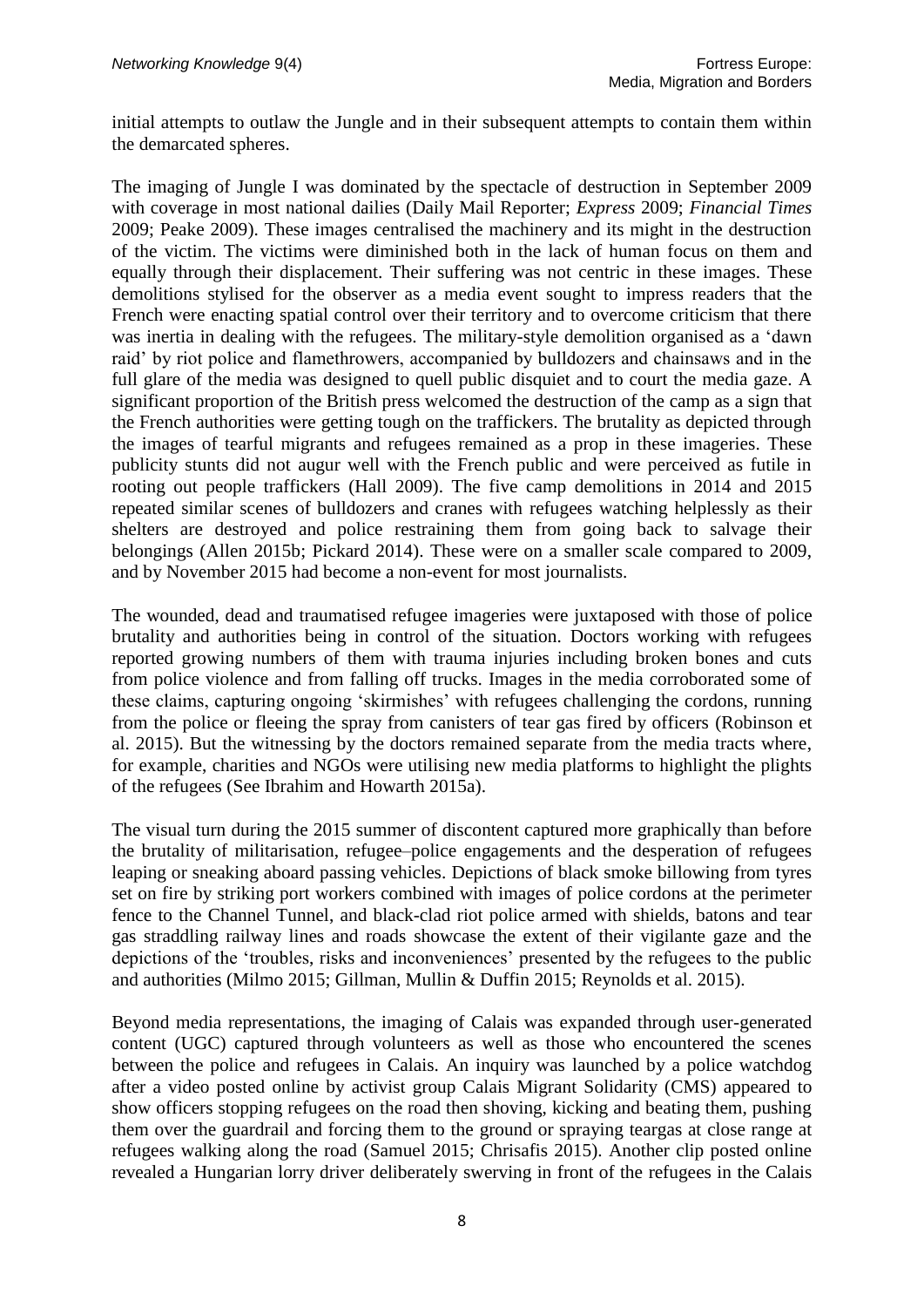'war zone' and the inhabitants then scattering out of the way (Withnall 2015). Such encounters became a game of violence enacted on the refugees. These images of cruelty and brutality against the refugees expanded the theatre of violence. The mainstream media in exhibiting UGC on their websites provided a counter-visuality to the migrant crisis in Calais. The UGC in some parts also reinscribed the discourses of risk and paranoia evident from the 2009 reports of refugees invading white suburbia. A number of images showcased refugees breaking into the back of lorries travelling to Britain with news texts claiming migrants 'were running amok', a 'baying mob brought a motorway to a standstill' as Calais was described as facing an invasion and descent into 'anarchy' (Sheldrick 2015).

The desperation of the refugees during the summer of 2015 to enter the UK through the stalled vehicles in Calais was also captured in UGC, taken from a holiday coach of 'tourist terror' as migrants 'swarmed' around trucks and 'smashed their way' into the back of them (Newton 2015). The 'native encounters with the jungle inhabitants' as such produced new forms of exhibits and imaginaries of the 'migrant'. These native encounters coalesced with images in media reports showing refugees walking or running alongside railway tracks littered with accounts of a teenager electrocuted climbing through holes in the old fencing or dangling a small child over it (Millar 2015; Sage 2015). There were also images of refugees clinging to the top of trucks or hanging onto the undercarriage, squeezing into tight spaces behind the cab or sneaking into the back then being forcibly removed by the police if spotted. Risk, death and injury became images of normality, and violence was inscribed as a corporeal reality as refugees sought to break free of their predicament.

The tragic consequences of such desperate measures were poignantly captured in images of a makeshift cemetery where wooden crosses mark the spots where 28 refugees have been buried in Calais, and one headstone marks the grave of baby Samir Khedija whose Eritrean mother had a miscarriage during an attempt to travel from Calais to England (Hill 2015). With women and children not immune to police violence, an up-close image captured a large bruise on the upper arm of a 16-year old girl which she alleges was the product of a police baton (Thornhill 2014). Images also capture women and girls scrambling through fences in a bid to board a freight train and of a young man pulling a toddler over a barbed wire fence before helping her drop to the ground close to the high-speed tracks (Millar 2015), those of children walking along the side of the road or the railway tracks and of a 10-year-old Eritrean boy squeezed into a gap in a cab by his 17-year-old brother who vowed to get him to Britain before making the journey himself (Kelly 2015). Children as the most precious commodity of the refugees become part of this violent imagery in their struggle to redeem some form of legal status.

The spectacle of violence which engulfs the refugee's body makes it exemplary and an instrumental weapon in warding off other prospective asylum seekers from repeating this passage (Pugliese 2002). The theatre of violence is part of the border politics of Calais, where the spatial politics inscribe the refugee bodies with violence, highlighting their expendability and equally the denigration of a humanitarian crisis into a 'deviant migrant' discourse of opportunism, hence absolving the state of its moral or legal obligations.

#### **The Physical Site of the Camp**

The shift from destruction of flimsy tents to the provision of semi-permanent shelters occurred incrementally in 2014 and 2015. It was accelerated after a French court order gave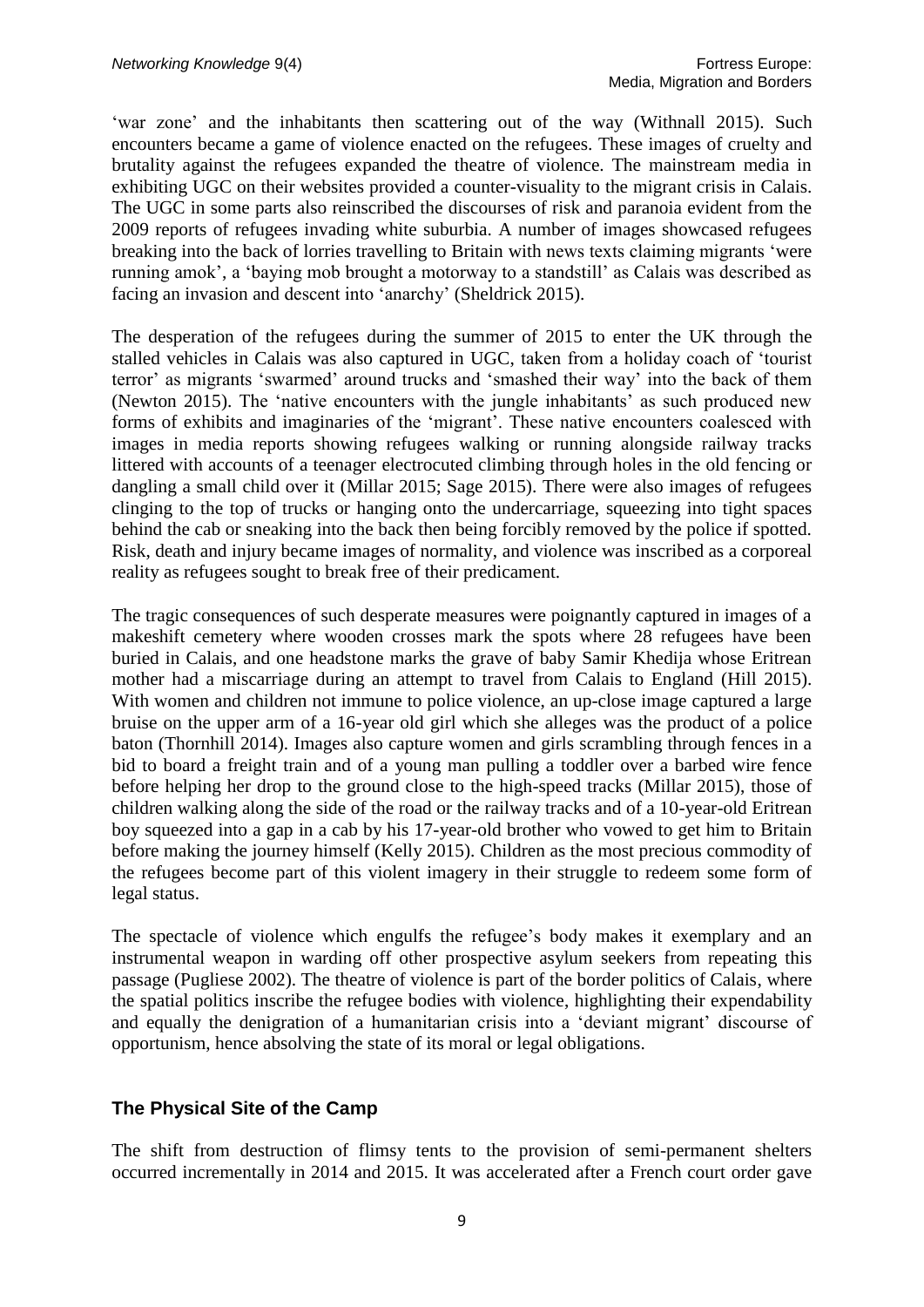authorities eight days to implement emergency measures to bring living conditions up to minimum international standards for refugee camps with the government allocating  $E18$ million (£12.7 million) to do so (Holehouse 2015). Thus there is an increasing emphasis in images which install the semi-permanence of the camps through the provision of basic amenities. Making the camp a quasi-settlement infuses a 'spatio-temporal logic where the figure of the *homo sacer* is confined and bounded by the spatial-materiality of the camp, strictly delimiting the refugees' freedom of movement and marking the material borders of their existence. Due to the indefinite nature of the detention, the refugee is sentenced to a temporal open-endedness that knows no limits' (Pugliese 2002). As such, Pugliese argues, the 'incarcerated refugee is forced to experience the vertiginous violence of "imprisonmentin-infinitude" which becomes the locus of the madness and the despair generating the uprisings and revolts in the detention centres'.

The consolidation of Jungle II as a quasi-settlement was depicted through aerial images showing it trebling in size into a mini-metropolis with a mosque, church, shops and market, Wi-Fi/charging station and theatre (Akbar 2015; Tomlinson 2015a; Charlton 2015). The aerial views became cartographic impressions of its growth and in many ways it confirmed the fears of French and UK authorities as a jungle sprawling out of control and infiltrating their ordered spaces.

Perhaps the most graphic divergence from Jungle I was the beginning of a sanitation system, not in the form of permanent waste-water piping but in the provision of 50 chemical, portacabin toilets commonly used on building sites (Kelly 2015). Earlier narratives and images of the camp portrayed it in squalor, filth, excrement and stench. As such, the images of portacabins and flushing toilets seem to suggest lifting the savage from his defecation-filled existence into redemption through the provision of basic amenities which he was not entitled to earlier. After a sustained criticism from UNHCR about the lack of standards in the camp, the French authorities announced they would make the 'New Jungle' a 'permanent fixture by providing running water and electricity to the site' (Hall & Sparks 2015). The images in 2014 and 2015 captured these transitions, such as refugees clustered around a mobile-charging site using multi-socket adaptors powered by a generator (Chazan 2015; Perring 2015). The savage of Jungle I who was constantly robbed of his belongings and shelter was resurrected in these images with the ability to charge telecommunication equipment. Nevertheless, despite his redemption through sanitation, the camp is forever saturated and associated with filth through images of litter, uncollected refuse, old boxes of food surrounded by rats and infused with the smell of human waste.

The quasi-settlement was depicted in images of 'grassroots' businesses including shops which sold a range of goods including food, cigarettes, and SIM cards, and a bicycle repair shop. Entertainment facilities also emerged in the form of impromptu bars and a theatreturned-nightclub (Tomlinson 2015b). Volunteers and donors set up a school for the teaching of English and French, a library called 'Jungle Books' and a reading room, as well as different churches and a mosque (Allen 2015a). The most captured of which was the makeshift Ethiopian Orthodox church, constructed out of wood and tarpaulin with rugs and icons decorating the inside, which was the subject of a BBC religious programme (Ledwith & Allen 2015; Press 2015).

Secondly, the camp was no longer gendered through male presence. In 2014 and 2015, the first semi-formal shelters for women and children began to open in response to the increasing numbers of 'lone women queuing up' to get into Britain and 'desperate mothers dragging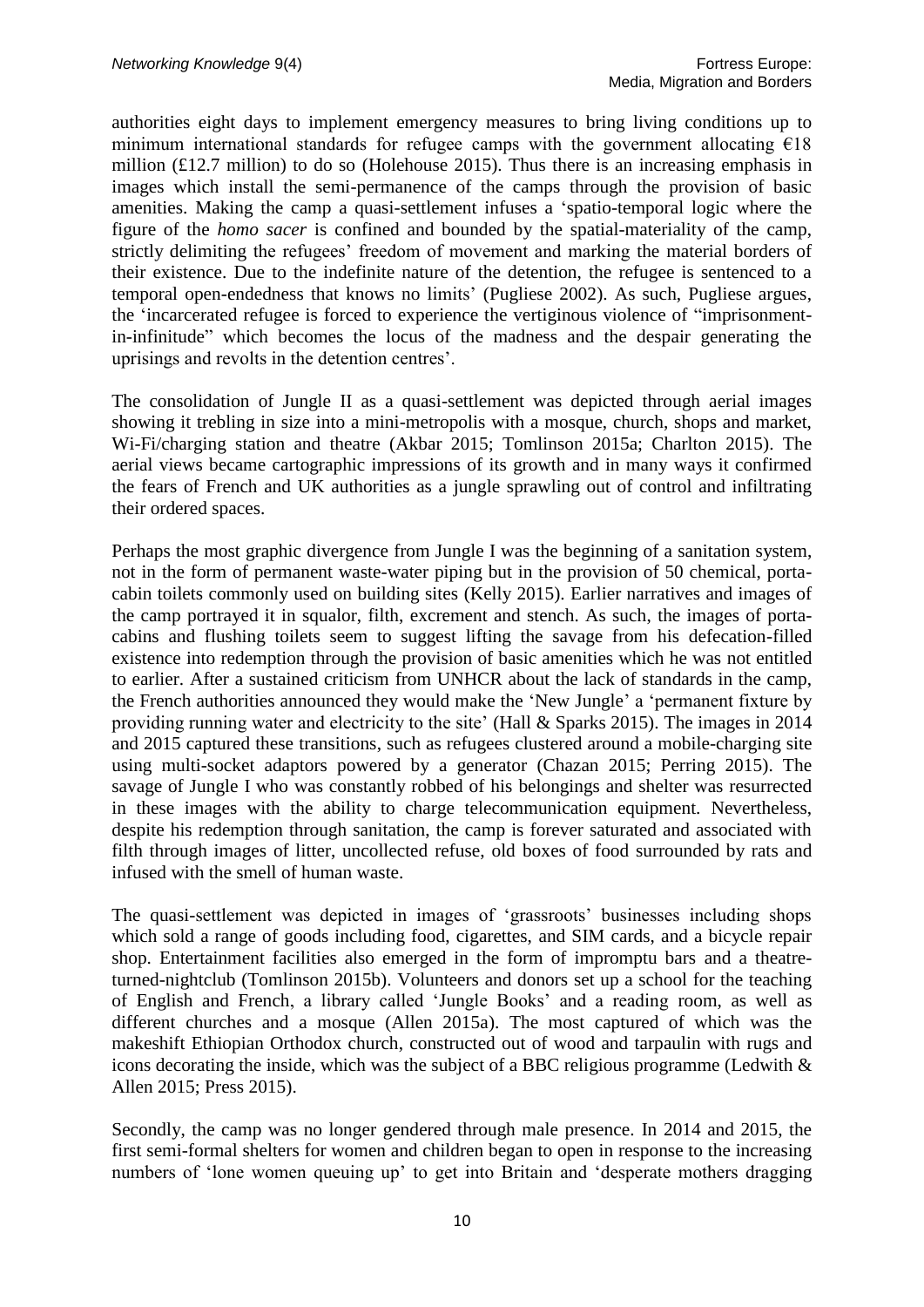their babies 5000 miles' to Calais (Ellicott 2014; Smith, Lane & Fidler 2015). On the instigation of Natacha Bouchart, the mayor of Calais, new 'Sangatte-style' sheltered accommodation was opened for them and, after a court order in October 2015, authorities began for the first time to identify children arriving in the camp. Although some women and children stayed in the shelters, these filled up within weeks and the rest were forced to live in the Jungle II camp. The Jungle as a space of insistent and sustained violence is communicated through the fears and anxieties of women and children incarcerated there. The media reports revealed that women had admitted to sleeping six to a tent for security reasons as they lived in constant fear of being raped after dark when men would drink and fight. Mothers with their children reportedly hid in tents during the day or inside a locked detention centre to avoid being assaulted by the men around them. Others had reportedly been forced into prostitution by pimps as a way of protecting themselves against gangs, and one charity claimed it locked the gates at night to protect the women and children in its shelter.

The intrusive gaze into the private realms of the refugee created an aesthetic of violence as well as an acknowledgement of the refugee body as a non-sacred entity, as the notions of 'private' and 'public' become blurred in the camp through the transgressive media gaze and public consumption of the camp. The imagining of Jungle I had included snapshots of daily life in the camp, but these were mainly outside scenes with a glimpse from a distance into a mosque with Muslims praying before the raid and the occasional photograph taken inside a tent of bedding and clothes or of baking bread. In contrast, media attention on Jungle II, at least from August 2015, expanded to include the visualisation of life inside the jungle. Some created the appearance of 'normality among the harsh conditions' (Smith 2015) including refugees relaxing with 'universal' pleasures such as playing football or dominoes and women and children talking in groups outside the church, a typical scene in many parts of the world where Christians gather on Sundays. Activists also set up a 'Jungle nightclub fitted with sound system and flashing lights and a bar' and the 'Good Chance Theatre' seen by critics as evidence that these were 'economic migrants' not refugees (Tomlinson 2015b).

Despite reports and images which sought to look inside the camps, these constituted a form of constructed aesthetics to visualise the Other. While it disrupted the earlier hostile reports of the Jungle I, the more intrusive gaze of Jungle II reignited the dispossessed nature of the camp and its inhabitants, where their lives and predicaments are public but the resolution a private matter for them to confront and encounter through the risks they take with their own bodies or those they inflict on their most sacred possessions (i.e. their offspring), reiterating Pugliese's (2002) prophecy of the camp as a space of madness and despair.

#### **Conclusion**

The visual turn in imaging the refugee crisis in Calais in 2014 and 2015 needs to be contextualised against earlier media representations of Jungle I. The increased and interiorized gaze of Jungle II offers a counter-visuality to earlier depictions of the refugee settlements. This counter-visuality, while not completely dichotomised from the communal politics of pity, produces the camp as an unresolved site of human struggle. The gaze afforded through the media enables both material and symbolic readings of the camp in analysing the images. As a site of unresolved human trauma, the visuality produces a sustained documentary of instability produced through war, strife and conflict across the world. The camp freezes time and space, entrapping its inhabitants in a bubble of futility while their lives are on hold infinitely. The media gaze opens up yet more probing ethical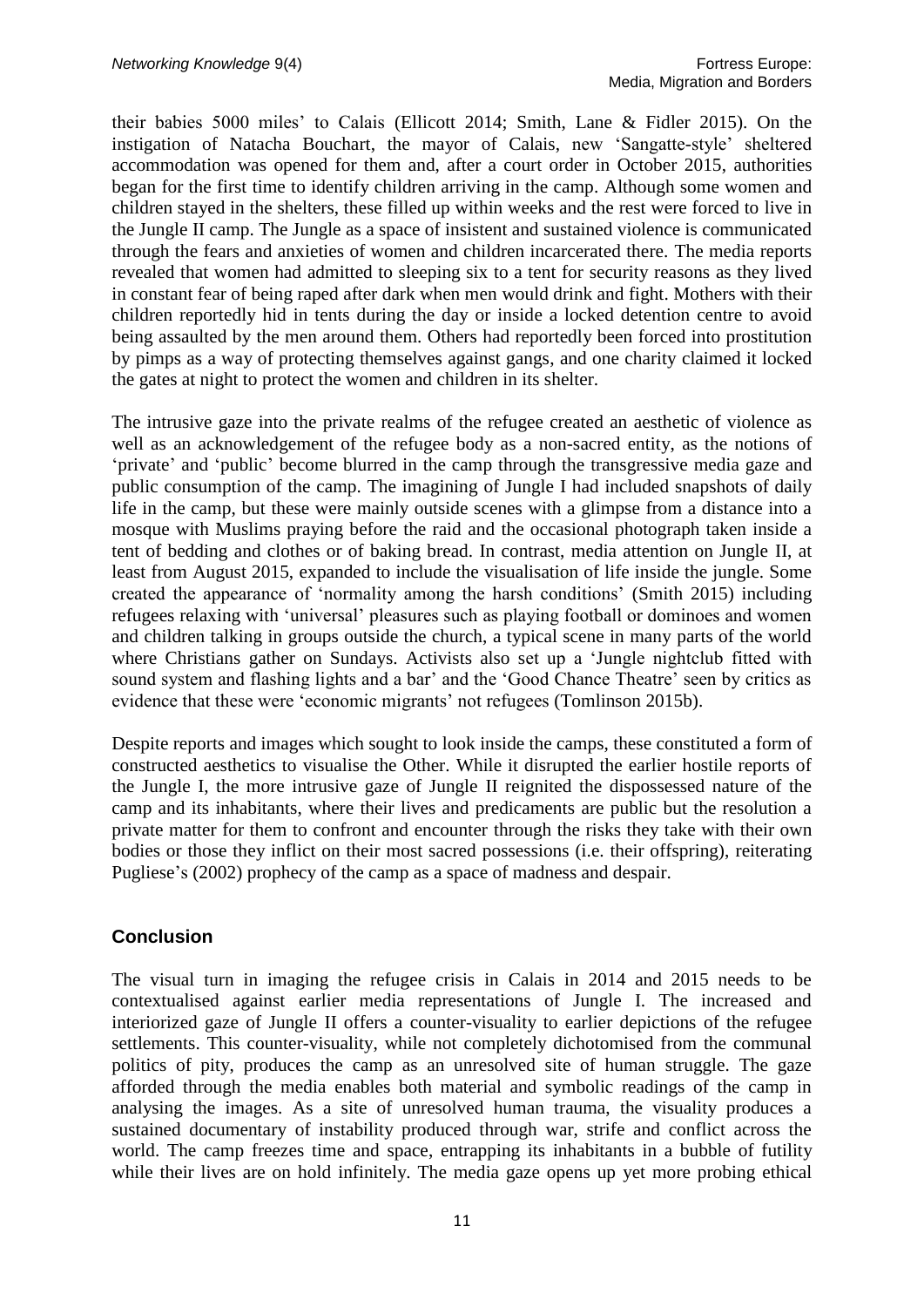questions on the plight of the *homo sacer* (i.e. the refugee) the by-product of sovereign power; constituted by it yet disowned through its politics of exclusion.

#### **References**

- Agamben, G. (1998) *Homo Sacer: Sovereign Power and Bare Life*, Stanford, California: Stanford University Press.
- Agamben, G. (2000) *Means Without End: Notes on Politics*, Minneapolis: University of Minnesota Press.
- Akbar, J. (2015) 'It's an Even Bigger Jungle Out There: Aerial Photographs Show the Calais Migrant Camp has Grown in Size in Just Three Months as the Number of People Living There hits 4,000', *Mail Online*. [Online]. Available at [http://www.dailymail.co.uk/news/article-3256653/It-s-bigger-jungle-Aerial-photographs-](http://www.dailymail.co.uk/news/article-3256653/It-s-bigger-jungle-Aerial-photographs-Calais-migrant-camp-rapidly-increased-size-just-three-months-number-people-living-hits-4-000.html)[Calais-migrant-camp-rapidly-increased-size-just-three-months-number-people-living-hits-4-](http://www.dailymail.co.uk/news/article-3256653/It-s-bigger-jungle-Aerial-photographs-Calais-migrant-camp-rapidly-increased-size-just-three-months-number-people-living-hits-4-000.html) [000.html](http://www.dailymail.co.uk/news/article-3256653/It-s-bigger-jungle-Aerial-photographs-Calais-migrant-camp-rapidly-increased-size-just-three-months-number-people-living-hits-4-000.html) Accessed 15 December 2015
- Allen, P. (2014) French to Bulldoze Camp Where Hundreds of Immigrants are Gathering to Enter Britain Illegally as a 'Risk to Public Health', *Mail Online*[Online]. Available at [http://www.dailymail.co.uk/news/article-2636335/French-bulldoze-camp-hundreds](http://www.dailymail.co.uk/news/article-2636335/French-bulldoze-camp-hundreds-immigrants-are.html)[immigrants-are.html](http://www.dailymail.co.uk/news/article-2636335/French-bulldoze-camp-hundreds-immigrants-are.html) Accessed 15 December 2015
- Allen, P. (2015a) 'French Police Injured in Clashes with Brit Bound Migrants in Calais', *The Express*. [Online]. Available at [http://www.dailymail.co.uk/news/article-2636335/French](http://www.dailymail.co.uk/news/article-2636335/French-bulldoze-camp-hundreds-immigrants-are.htm)[bulldoze-camp-hundreds-immigrants-are.htm](http://www.dailymail.co.uk/news/article-2636335/French-bulldoze-camp-hundreds-immigrants-are.htm) Accessed 15 December 2015
- Allen, P. (2015b) 'Here We Go Again: Police Surround Squalid and Germ-Ridden Calais Camp as they Prepare to Remove Another 800 Immigrants Waiting to get to Britain', *Mail Online*. [Online] Available at [http://www.dailymail.co.uk/news/article-2640906/Police](http://www.dailymail.co.uk/news/article-2640906/Police-surround-Calais-camp-prepare-remove-migrants.html)[surround-Calais-camp-prepare-remove-migrants.html](http://www.dailymail.co.uk/news/article-2640906/Police-surround-Calais-camp-prepare-remove-migrants.html) Accessed 15 December 2015
- Charlton, J. (2015) 'Refugee Crisis: What Life is Really Like Inside the "Jungle" in Calais', *The Independent,* 01 October. [Online]. Available at [http://www.independent.co.uk/news/world/europe/refugee-crisis-what-life-is-really-like](http://www.independent.co.uk/news/world/europe/refugee-crisis-what-life-is-really-like-inside-the-jungle-in-calais-a6674256.htm)[inside-the-jungle-in-calais-a6674256.htm](http://www.independent.co.uk/news/world/europe/refugee-crisis-what-life-is-really-like-inside-the-jungle-in-calais-a6674256.htm) Accessed 15 December 2015
- Chazan, D. (2015) 'Row Over Planned £213m Calais Theme Park Alongside Migrants' Camp', *The Telegraph*. 01 November [Online]. Available at [http://www.independent.co.uk/news/world/europe/refugee-crisis-what-life-is-really-like](http://www.independent.co.uk/news/world/europe/refugee-crisis-what-life-is-really-like-inside-the-jungle-in-calais-a6674256.html)[inside-the-jungle-in-calais-a6674256.html](http://www.independent.co.uk/news/world/europe/refugee-crisis-what-life-is-really-like-inside-the-jungle-in-calais-a6674256.html) Accessed 15 December 2015
- Chrisafis, A. (2015) 'French Police Watchdog Investigates Video of Alleged Abuse of Calais Migrants', *The Guardian*. 13 May [Online]. Available at <http://www.theguardian.com/world/2015/may/13/french> Accessed 15 December 2015
- Coates, S. (2004) 'Desperate Refugees Hide in "Jungle" Outside Calais', *The Times,* 25 August. [Online]. Available at

<http://www.thetimes.co.uk/tto/news/uk/article1928205.ece> Accessed 15 December 2015

Daily Mail Reporter (2009) 'Razed to the Ground: Jungle Migrant Camp Emptied After Raid by Calais Police (But Will it Stop Asylum Seekers Flooding into Britain?)', *Mail Online*, 22 September. [Online]. Available at [http://www.dailymail.co.uk/news/article-](http://www.dailymail.co.uk/news/article-1214161/French-Jungle-razed-week-immigrants-told-You-England-anymore-Calais.html)[1214161/French-Jungle-razed-week-immigrants-told-You-England-anymore-Calais.html](http://www.dailymail.co.uk/news/article-1214161/French-Jungle-razed-week-immigrants-told-You-England-anymore-Calais.html) Accessed 15 December 2015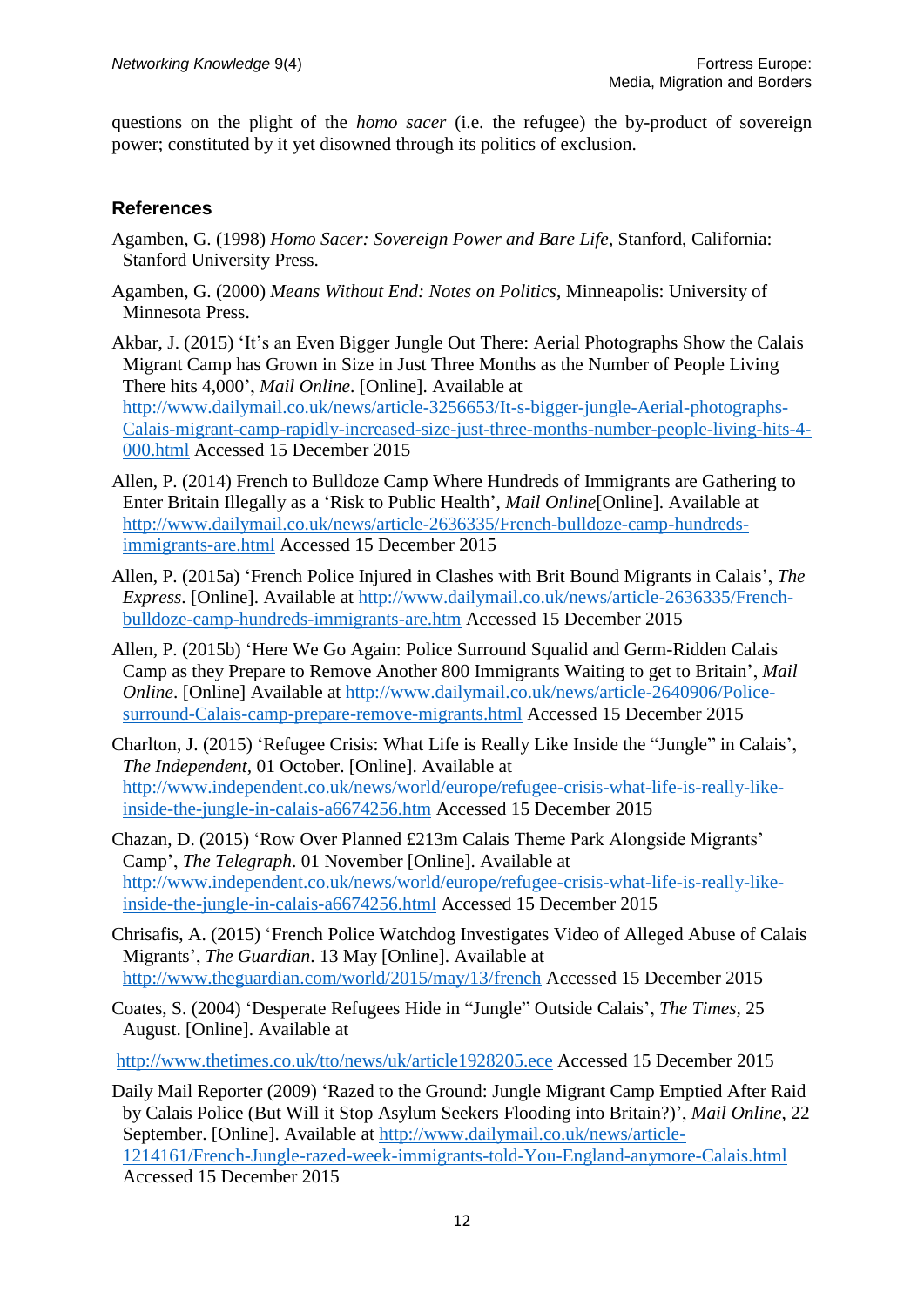Davis, W. (2004) 'Visuality and Pictoriality', *RES: Anthropology and Aesthetics*, 46, 9–31.

- Ellicott, C. (2014) 'Now Desperate Mothers Drag their BABIES 5,000 miles to Squalid Calais Refugee Camps to Find Husbands who Have Already Crossed Channel into Britain', *Daily Mail*, 23 October. [Online]. Available at [http://www.dailymail.co.uk/news/article-](http://www.dailymail.co.uk/news/article-2804580/Now-desperate-mothers-drag-BABIES-5-000-miles-squalid-Calais-refugee-camps-husbands-crossed-channel-Britain.html)[2804580/Now-desperate-mothers-drag-BABIES-5-000-miles-squalid-Calais-refugee](http://www.dailymail.co.uk/news/article-2804580/Now-desperate-mothers-drag-BABIES-5-000-miles-squalid-Calais-refugee-camps-husbands-crossed-channel-Britain.html)[camps-husbands-crossed-channel-Britain.html](http://www.dailymail.co.uk/news/article-2804580/Now-desperate-mothers-drag-BABIES-5-000-miles-squalid-Calais-refugee-camps-husbands-crossed-channel-Britain.html) Accessed 15 December 2015
- *Express* (2009) 'Migrant "Jungle" Camp Bulldozed', *The Express*, 22 September. [Online]. Available at<http://www.express.co.uk/news/world/129163/Migrant-jungle-camp-bulldozed> Accessed 15 December 2015
- *Financial Times* (2009) Slideshow: French Migrant Clampdown. *Financial Times*, 22 September. [Online]. Available at [http://www.ft.com/cms/s/0/22b549b4-a770-11de-9467-](http://www.ft.com/cms/s/0/22b549b4-a770-11de-9467-00144feabdc0.html%23slide9) [00144feabdc0.html#slide9](http://www.ft.com/cms/s/0/22b549b4-a770-11de-9467-00144feabdc0.html%23slide9) Accessed 15 December 2015
- Gillman, O., Mullin, G. & Duffin, C. (2015) 'Your Summer Holidays Have Gone up in Smoke: British Families Start Cancelling Holidays to France as Crisis in Calais Grows After Striking Ferry Workers Block Roads With Burning Tyres', *Daily Mail*, 31 July. [Online]. Available at<http://www.dailymail.co.uk/news/article-3181242/Strike> Accessed [15 December 2015]
- Greenslade, R. (2004) *Press Gang: How Newspapers Make Profits From Propaganda*, Basingstoke: Pan Macmillan.
- Hall, B. (2009) 'Refugee Groups Attack Police Clearance of Calais Camp', *Financial Times*, 23 September. [Online]. Available at [http://www.ft.com/cms/s/0/ac3766b8-a7d9-11de](http://www.ft.com/cms/s/0/ac3766b8-a7d9-11de-b0ee-00144feabdc0.html?siteedition=uk)[b0ee-00144feabdc0.html?siteedition=uk](http://www.ft.com/cms/s/0/ac3766b8-a7d9-11de-b0ee-00144feabdc0.html?siteedition=uk) Accessed 15 December 2015
- Hall, J. & Sparks, I. (2015) 'Shops, An Electronics Hub and a Makeshift Mosque Marked Out by Water Bottles: Inside The Calais Jungle Where 3,000 Migrants Laying Siege to Britain are Turning a Temporary Home into a Town', *Mail Online*, 4 August. [Online]. Available at [http://www.dailymail.co.uk/news/article-3184708/Eurotunnel-passengers-face-two-half](http://www.dailymail.co.uk/news/article-3184708/Eurotunnel-passengers-face-two-half-hour-delays-operators-inspect-tunnel-days-2-500-migrants-stormed-crossing-French-minister-pleads-British-help.html)[hour-delays-operators-inspect-tunnel-days-2-500-migrants-stormed-crossing-French](http://www.dailymail.co.uk/news/article-3184708/Eurotunnel-passengers-face-two-half-hour-delays-operators-inspect-tunnel-days-2-500-migrants-stormed-crossing-French-minister-pleads-British-help.html)[minister-pleads-British-help.html](http://www.dailymail.co.uk/news/article-3184708/Eurotunnel-passengers-face-two-half-hour-delays-operators-inspect-tunnel-days-2-500-migrants-stormed-crossing-French-minister-pleads-British-help.html) Accessed 15 December 2015
- Hill, P. (2015) 'Sadness of the Calais Jungle as Makeshift Cemetery of Simple Wooden Crosses Grows', *Sunday Mirror*, 31 October. [Online]. Available at [http://www.mirror.co.uk/news/world-news/sadness-calais-jungle-makeshift-cemetery-](http://www.mirror.co.uk/news/world-news/sadness-calais-jungle-makeshift-cemetery-6743061)[6743061](http://www.mirror.co.uk/news/world-news/sadness-calais-jungle-makeshift-cemetery-6743061) Accessed 15 December 2015
- Holehouse, M. (2015) 'Migrant Crisis: European Council President Tusk Warns Schengen on Brink of Collapse', *The Telegraph*, 13 November. [Online]. Available at [http://www.telegraph.co.uk/news/worldnews/europe/eu/11991098/Migrant-crisis-Donald-](http://www.telegraph.co.uk/news/worldnews/europe/eu/11991098/Migrant-crisis-Donald-Tusk-warns-that-Schengen-is-on-brink-of-collapse-latest-news.html)[Tusk-warns-that-Schengen-is-on-brink-of-collapse-latest-news.html](http://www.telegraph.co.uk/news/worldnews/europe/eu/11991098/Migrant-crisis-Donald-Tusk-warns-that-Schengen-is-on-brink-of-collapse-latest-news.html) Accessed 15 December 2015
- Howarth, A. & Ibrahim, Y. (2012) 'Threat and Suffering: The Liminal Space of 'The Jungle'. in H. Andrews & L. Roberts (eds), *Liminal Spaces*, London: Routledge, pp. 200-216

Ibrahim, Y. (2010) 'Distant Suffering and Postmodern Subjectivity: the Communal Politics of Pity', *Nebula*, 7(1/2), 122–135. [Online]. Available at [http://content.ebscohost.com/ContentServer.asp?T=P&P=AN&K=51594697&S=R&D=hlh](http://content.ebscohost.com/ContentServer.asp?T=P&P=AN&K=51594697&S=R&D=hlh&EbscoContent=dGJyMNHX8kSeqLE4y9fwOLCmr0ueprRSsa64TbWWxWXS&ContentCustomer=dGJyMPPZ8oTn2LmF39/sU+Pe7Yvy/nhttp://search.ebscohost.com/login.aspx?direct=true&db=hlh&AN=51594697&site) [&EbscoContent=dGJyMNHX8kSeqLE4y9fwOLCmr0ueprRSsa64TbWWxWXS&Content](http://content.ebscohost.com/ContentServer.asp?T=P&P=AN&K=51594697&S=R&D=hlh&EbscoContent=dGJyMNHX8kSeqLE4y9fwOLCmr0ueprRSsa64TbWWxWXS&ContentCustomer=dGJyMPPZ8oTn2LmF39/sU+Pe7Yvy/nhttp://search.ebscohost.com/login.aspx?direct=true&db=hlh&AN=51594697&site) [Customer=dGJyMPPZ8oTn2LmF39/sU+Pe7Yvy\nhttp://search.ebscohost.com/login.aspx?](http://content.ebscohost.com/ContentServer.asp?T=P&P=AN&K=51594697&S=R&D=hlh&EbscoContent=dGJyMNHX8kSeqLE4y9fwOLCmr0ueprRSsa64TbWWxWXS&ContentCustomer=dGJyMPPZ8oTn2LmF39/sU+Pe7Yvy/nhttp://search.ebscohost.com/login.aspx?direct=true&db=hlh&AN=51594697&site) [direct=true&db=hlh&AN=51594697&site.](http://content.ebscohost.com/ContentServer.asp?T=P&P=AN&K=51594697&S=R&D=hlh&EbscoContent=dGJyMNHX8kSeqLE4y9fwOLCmr0ueprRSsa64TbWWxWXS&ContentCustomer=dGJyMPPZ8oTn2LmF39/sU+Pe7Yvy/nhttp://search.ebscohost.com/login.aspx?direct=true&db=hlh&AN=51594697&site) Accessed 15 December 2015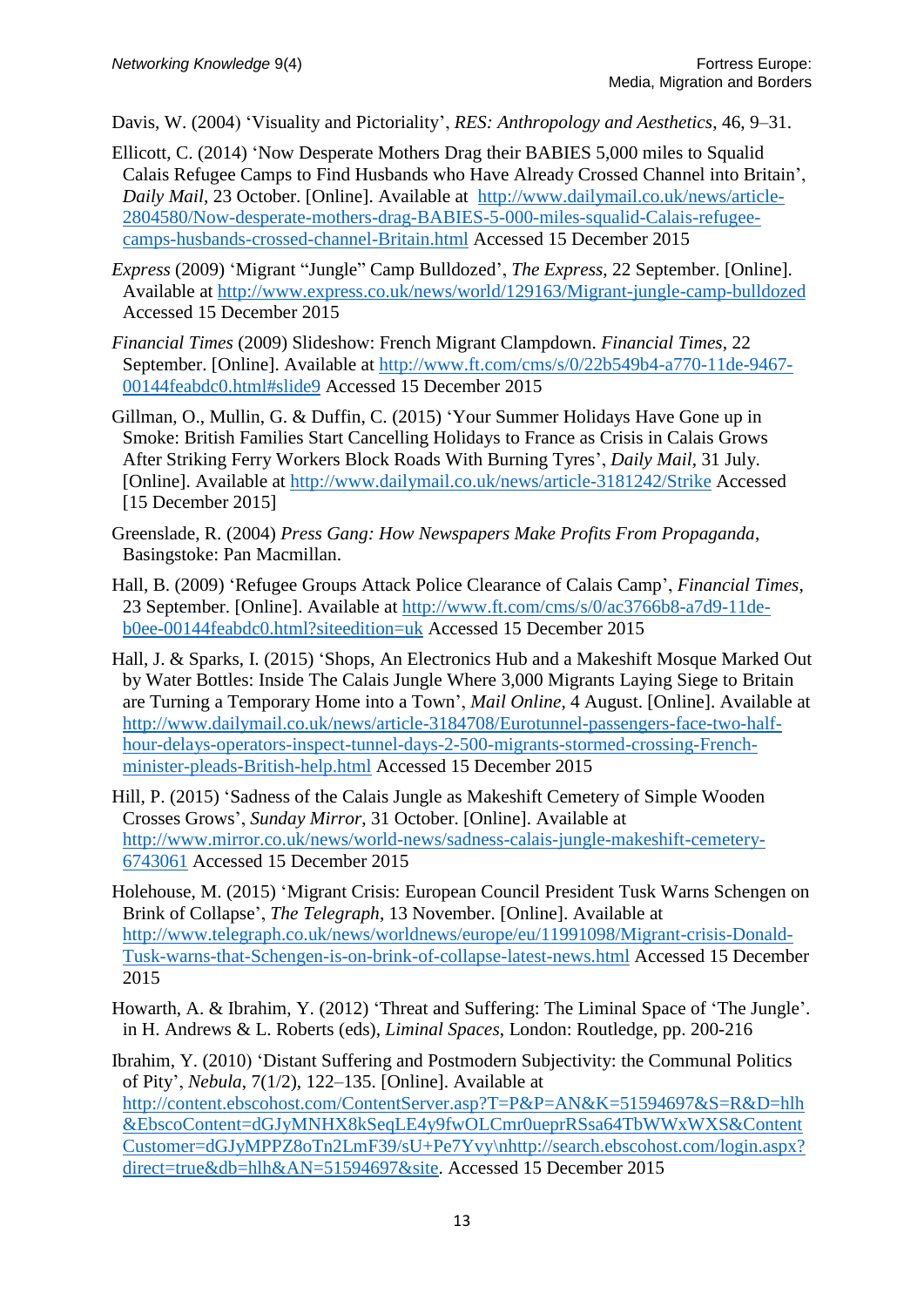Ibrahim, Y. (2011) 'Constructing the Jungle, Distance Framing in the Daily Mail', *International Journal of Media and Cultural Politics*, 7(3), 315–331.

Ibrahim, Y. & Howarth, A. (2015a) 'Sounds of the Jungle: Re-Humanizing the Migrant', *JOMEC*, 7. [Online]. Available at [http://www.cardiff.ac.uk/jomec/research/journalsandpublications/jomecjournal/7](http://www.cardiff.ac.uk/jomec/research/journalsandpublications/jomecjournal/7%20-%20june2015/index.html)  [june2015/index.html](http://www.cardiff.ac.uk/jomec/research/journalsandpublications/jomecjournal/7%20-%20june2015/index.html) Accessed 15 December 2015

- Ibrahim, Y. & Howarth, A., (2015b) 'Space Construction in Media Reporting: A Study of the Migrant Space in the "Jungles" of Calais', *Fast Capitalism*, 1(12). Accessed at: <http://bura.brunel.ac.uk/handle/2438/11323>
- IOM (International Organization for Migration) (2014) *Fatal Journeys: Tracking Lives Lost During Migration*. [Online]. IOM: New York [http://www.iom.int/statements/iom-releases](http://www.iom.int/statements/iom-releases-new-data-migrant-fatalities-worldwide-almost-40000-2000)[new-data-migrant-fatalities-worldwide-almost-40000-2000](http://www.iom.int/statements/iom-releases-new-data-migrant-fatalities-worldwide-almost-40000-2000) Accessed 15 December 2015

Kelly, T. (2015) 'Up you Go! Brother Hoists Boy of just TEN onto Calais Lorry Bound for Britain as Shock Figures Show Number of Stowaways to the UK has surged by 200 per cent in just a year', *Daily Mail*, 25 June. [Online]. Available at [http://www.dailymail.co.uk/news/article-3139602/Up-Boy-just-10-helped-Calais-lorry](http://www.dailymail.co.uk/news/article-3139602/Up-Boy-just-10-helped-Calais-lorry-bound-Britain-number-stowaways-UK-surges-200.html)[bound-Britain-number-stowaways-UK-surges-200.html](http://www.dailymail.co.uk/news/article-3139602/Up-Boy-just-10-helped-Calais-lorry-bound-Britain-number-stowaways-UK-surges-200.html) Accessed 15 December 2015

Langer, S. K. 1949. 'On Cassirer's Theory of Language and Myth', in P. A. Schilpp (ed.), *The Philosophy of Ernst Cassirer*, Evanston: Northwestern University Press, p. 393.

- Ledwith, M. & Allen, P. (2015) 'The Roof is Held up by Prayers and Duct Tape, While the 'Pastor' Was Made Priest Because He Studied Theology – but to Hundreds of Calais Migrants, Their Camp Church has become a Miracle of Faith', *Mail Online*, 9 August. [Online]. Available at [http://www.dailymail.co.uk/news/article-3187754/The-roof-held](http://www.dailymail.co.uk/news/article-3187754/The-roof-held-prayers-duct-tape-pastor-priest-studied-theology-hundreds-Calais-migrants-camp-church-miracle-faith.html)[prayers-duct-tape-pastor-priest-studied-theology-hundreds-Calais-migrants-camp-church](http://www.dailymail.co.uk/news/article-3187754/The-roof-held-prayers-duct-tape-pastor-priest-studied-theology-hundreds-Calais-migrants-camp-church-miracle-faith.html)[miracle-faith.html](http://www.dailymail.co.uk/news/article-3187754/The-roof-held-prayers-duct-tape-pastor-priest-studied-theology-hundreds-Calais-migrants-camp-church-miracle-faith.html) Accessed 15 December 2015
- Lemanski, D. (2004) 'Woodland Lair of Despair; Inside the Asylum Jungle', *Daily Star*, 29 August p.3 [Print].
- Millar, J. (2015) 'Calais Crisis: Incredible Photos Show Migrants Clinging to Speeding Lorry Roof on Motorway', *The Express*, 31 July. [Online]. Available at <http://www.express.co.uk/news/world/595241/calais-migrants-roof-lorry-folkestone> Accessed 15 December 2015

Milmo, C. (2015) 'David Cameron Admits Calais Crisis Will Last all Summer', *The Independent*, 31 July. [Online]. Available at [http://www.independent.co.uk/news/world/europe/david-cameron-admits-calais-crisis-will](http://www.independent.co.uk/news/world/europe/david-cameron-admits-calais-crisis-will-last-all-summer-10431508.html?origin=internalSearch)[last-all-summer-10431508.html?origin=internalSearch](http://www.independent.co.uk/news/world/europe/david-cameron-admits-calais-crisis-will-last-all-summer-10431508.html?origin=internalSearch) Accessed 15 December 2015

Mirzoeff, N. (2011) 'The Right to Look', *Critical Inquiry*, 37(3), 473–496.

- Newton, J. (2015) 'Tourists' Terror at Calais: Coach Passengers Capture Shocking Footage as Migrants Surround Their Vehicle and Smash Their Way onto a Lorry Heading to the UK', *Daily Mail*, 15 June. [Online]. Available at [http://www.dailymail.co.uk/news/article-](http://www.dailymail.co.uk/news/article-3124280/Tourists-terror-Calais-Coach-passengers-capture-shocking-footage-migrants-surround-vehicle-smash-way-lorry-heading-UK.html)[3124280/Tourists-terror-Calais-Coach-passengers-capture-shocking-footage-migrants](http://www.dailymail.co.uk/news/article-3124280/Tourists-terror-Calais-Coach-passengers-capture-shocking-footage-migrants-surround-vehicle-smash-way-lorry-heading-UK.html)[surround-vehicle-smash-way-lorry-heading-UK.html](http://www.dailymail.co.uk/news/article-3124280/Tourists-terror-Calais-Coach-passengers-capture-shocking-footage-migrants-surround-vehicle-smash-way-lorry-heading-UK.html) Accessed 15 December 2015
- Oliver, C. (2015) 'More than 1m refugees arrive in Europe', *Financial Times*, 22 December. [Online]. Available at [http://www.ft.com/cms/s/0/b5877722-a8b7-11e5-9700-](http://www.ft.com/cms/s/0/b5877722-a8b7-11e5-9700-2b669a5aeb83.html) [2b669a5aeb83.html](http://www.ft.com/cms/s/0/b5877722-a8b7-11e5-9700-2b669a5aeb83.html) Accessed 15 December 2015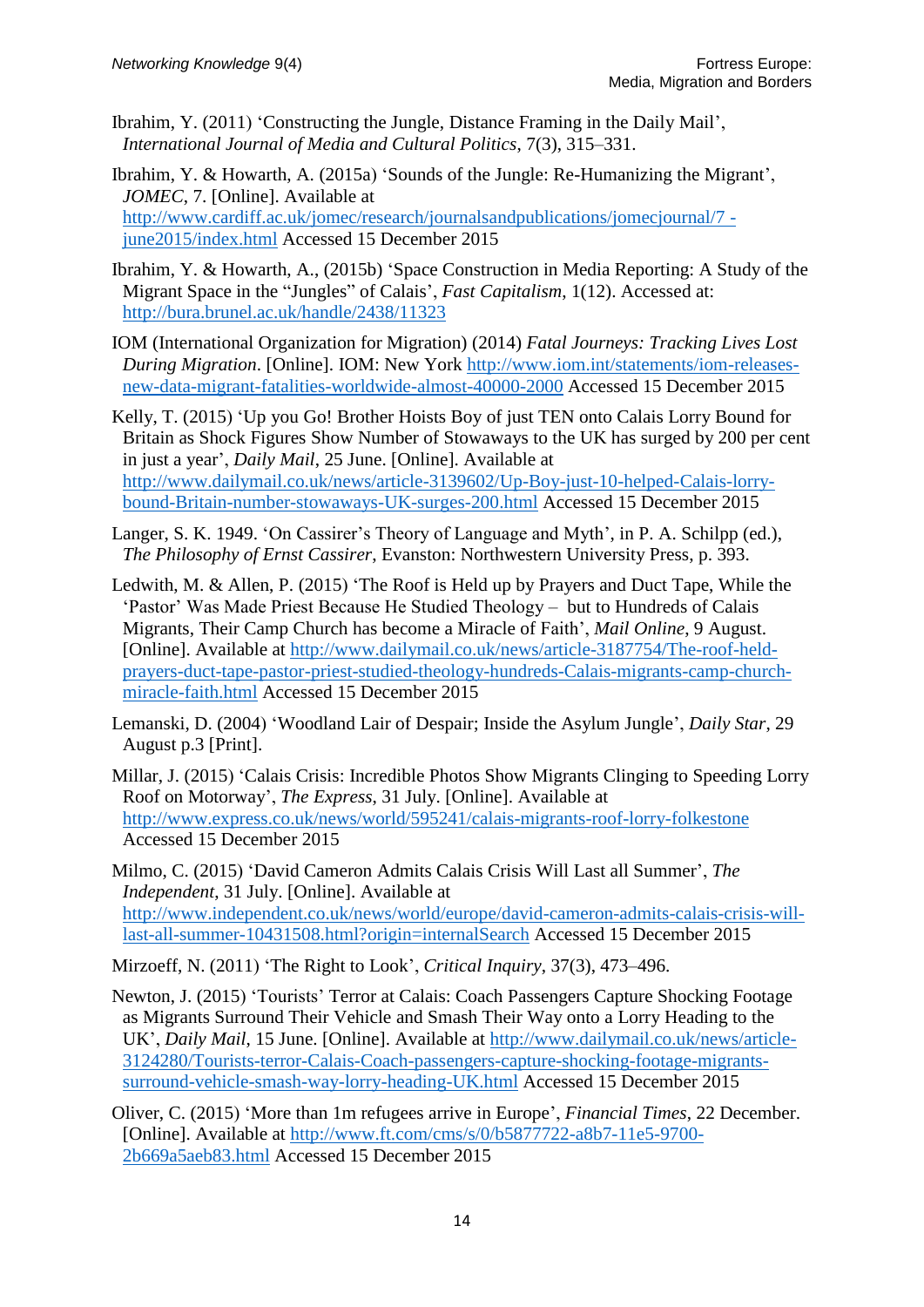- Park, J. (2015) *Europe's Migration Crisis*, New York: Council on Foreign Relations. [Online]. Available at <http://www.cfr.org/migration/europes-migration-crisis/p32874> Accessed 15 December 2015
- Parliament (2007a) *Travis. P. Oral Evidence to Joint Committee on Human Rights. The Treatment of Asylum Seekers*, London: Stationery Office. [Print].
- Parliament (2007b) *United Nations High Commissioner for Refugees. Written Evidence to Joint Committee on Human Rights. The Treatment of Asylum Seekers*, London: Stationery Office. [Print]
- Peake, A. (2009) 'Cops Clear "Jungle"', *The Sun*, 23 September. [Online]. Accessed [15 December 2015]
- Perring, R. (2015) 'Calais Life Inside the "Jungle": Migrant Camp Boasts Shop, Barbers and Phone Charge Points. *The Express*, 5 August. [Online]. Available at [http://www.express.co.uk/news/world/596239/Calais-migrant-crisis-Jungle-camp-shop](http://www.express.co.uk/news/world/596239/Calais-migrant-crisis-Jungle-camp-shop-barbers-phone-charger-mosque)[barbers-phone-charger-mosque](http://www.express.co.uk/news/world/596239/Calais-migrant-crisis-Jungle-camp-shop-barbers-phone-charger-mosque) Accessed 15 December 2015
- Pickard, M. (2014) Riot Police sent to Clear Out Camp of Migrants Bound for UK. *The Express*, 4 August. [Online]. Available at [http://www.express.co.uk/news/uk/495265/Riot](http://www.express.co.uk/news/uk/495265/Riot-police-clear-out-migrants-bound-UK)[police-clear-out-migrants-bound-UK](http://www.express.co.uk/news/uk/495265/Riot-police-clear-out-migrants-bound-UK) Accessed 15 December 2015
- Press, A. (2015) 'Many Feuding Faiths Coexist in Calais Migrant Camp in France. *Daily Mail*, 11 November. [Online]. Available at [http://www.dailymail.co.uk/wires/ap/article-](http://www.dailymail.co.uk/wires/ap/article-3313444/Many-feuding-faiths-coexis)[3313444/Many-feuding-faiths-coexis](http://www.dailymail.co.uk/wires/ap/article-3313444/Many-feuding-faiths-coexis) Accessed 15 December 2015
- Pugliese, J. (2002) 'Penal Asylum: Refugees, Ethics, Hospitality', *Borderlands*, 1(1). [Online]. Available at [http://www.borderlands.net.au/vol1no1\\_2002/pugliese.html](http://www.borderlands.net.au/vol1no1_2002/pugliese.html) Accessed 15 December 2015
- Reynolds, M., Virtue, R., Campbell, S. and Little, A. (2015) Calais Goes UP IN FLAMES: Migrants Fight to get into UK as Ferry Workers Block Harbour', *The Express*, 31 July. [Online]. Available at [http://www.express.co.uk/news/world/594851/Eurotunnel-Calais](http://www.express.co.uk/news/world/594851/Eurotunnel-Calais-migrants-Britain-Channel-Theresa-May-government-security-immigration)[migrants-Britain-Channel-Theresa-May-government-security-immigration](http://www.express.co.uk/news/world/594851/Eurotunnel-Calais-migrants-Britain-Channel-Theresa-May-government-security-immigration) Accessed 15 December 2015
- Robinson, M., Glanfield, E., Ellicott, C. and Wright, S. (2015) 'Fury after PM Warns of "Swarm": As Police Seize Stowaway Migrants Across South, Cameron is Attacked For 'Likening Them to Insects', *Mail Online,* 30 July. [Online]. Available at [http://www.dailymail.co.uk/news/article-3180063/British-police-stop-lorry-M20-just-15](http://www.dailymail.co.uk/news/article-3180063/British-police-stop-lorry-M20-just-15-miles-Folkestone-arrest-12-migrants-patrols-stepped-sides-Channel-days-migrants-storming-tunnel.html) [miles-Folkestone-arrest-12-migrants-patrols-stepped-sides-Channel-days-migrants](http://www.dailymail.co.uk/news/article-3180063/British-police-stop-lorry-M20-just-15-miles-Folkestone-arrest-12-migrants-patrols-stepped-sides-Channel-days-migrants-storming-tunnel.html)[storming-tunnel.html](http://www.dailymail.co.uk/news/article-3180063/British-police-stop-lorry-M20-just-15-miles-Folkestone-arrest-12-migrants-patrols-stepped-sides-Channel-days-migrants-storming-tunnel.html) Accessed 15 December 2015
- Sage, A. (2015) 'Lawless Scramble to get to Britain', *The Times*, 25 June. [Online]. Available at<http://www.thetimes.co.uk/tto/news/uk/article4479217.ece> Accessed 15 December 2015
- Samuel, H. (2015) 'Police Inquiry Launched over Film Showing "Police Brutality" Against UK-bound Calais Migrants', *The Telegraph*. [Online]. Available at [http://www.telegraph.co.uk/news/worldnews/europe/france/11600461/Police-inquiry](http://www.telegraph.co.uk/news/worldnews/europe/france/11600461/Police-inquiry-launched-over-film-showing-police-brutality-against-UK-bound-Calais-migrants.html)[launched-over-film-showing-police-brutality-against-UK-bound-Calais-migrants.html](http://www.telegraph.co.uk/news/worldnews/europe/france/11600461/Police-inquiry-launched-over-film-showing-police-brutality-against-UK-bound-Calais-migrants.html) Accessed 15 December 2015

Sheldrick, G. (2015) 'The Migrant Invasion: Dramatic Pictures show Calais Crisis Descend into Anarchy', *The Express*, 18 June. [Online]. Available at <http://www.express.co.uk/news/world/585189/Calais-migrant-crisis-immigrantion-anarchy> Accessed 15 December 2015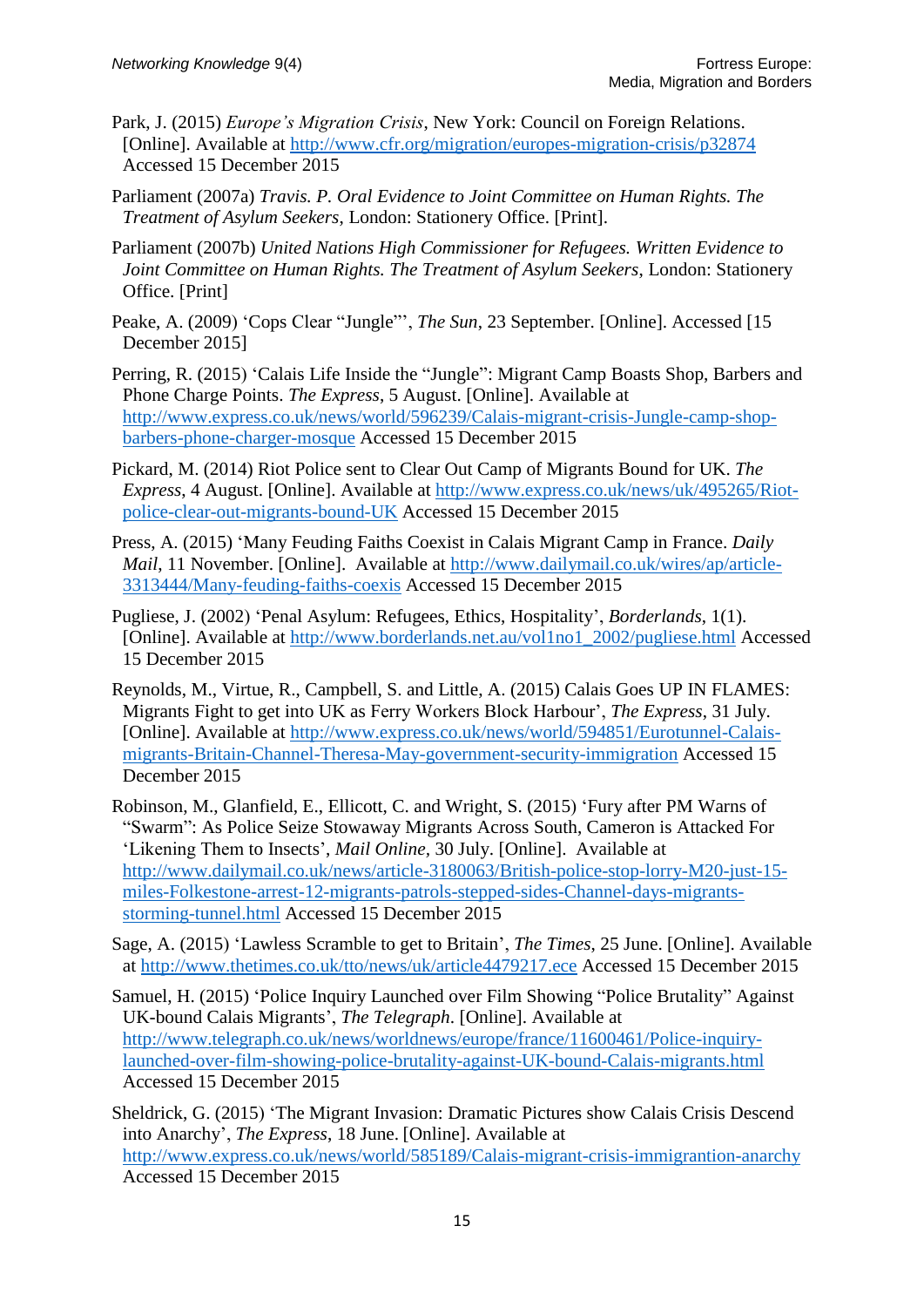- Smith, S. (2015) 'Migrant Life in Calais' Jungle Refugee Camp a Photo Essay', *The Guardian*, 10 August. [Online]. Available at [http://www.theguardian.com/media/ng](http://www.theguardian.com/media/ng-interactive/2015/aug/10/migrant-life-in-calais-jungle-refugee-camp-a-photo-essay)[interactive/2015/aug/10/migrant-life-in-calais-jungle-refugee-camp-a-photo-essay](http://www.theguardian.com/media/ng-interactive/2015/aug/10/migrant-life-in-calais-jungle-refugee-camp-a-photo-essay) Accessed 15 December 2015
- Sparks, I. (2010) Bulldozing of Calais Jungle Immigration Camp was a "Publicity" Stunt Aimed at Placating the British public', *MailOnline.* [Online]. Available at <http://www.dailymail.co.uk/news/article-1242854/Calais-Jungle> Accessed 15 December 2015
- Taylor, M. (2015) 'UN Migration Representative: Calais Camp is an Indictment on Society', *The Guardian*, 23 September. [Online]. Available at [http://www.theguardian.com/world/2015/sep/23/un-migration-calais-jungle-camp-peter](http://www.theguardian.com/world/2015/sep/23/un-migration-calais-jungle-camp-peter-sutherland)[sutherland](http://www.theguardian.com/world/2015/sep/23/un-migration-calais-jungle-camp-peter-sutherland) Accessed 15 December 2015
- Thornhill, T. (2014) 'Calais Under Siege: Migrants March Through Streets Demanding Human Rights Protection Amid Warnings French Port is being Overwhelmed', *Mail Online*, 5 September. [Online]. Available at [http://www.dailymail.co.uk/news/article-](http://www.dailymail.co.uk/news/article-2744837/Alarming-footage-emerges-migrants-vaulting-16-foot-fence-ferries-Calais-amid-warnings-shutting-port-just-problem-elsewhere.html)[2744837/Alarming-footage-emerges-migrants-vaulting-16-foot-fence-ferries-Calais-amid](http://www.dailymail.co.uk/news/article-2744837/Alarming-footage-emerges-migrants-vaulting-16-foot-fence-ferries-Calais-amid-warnings-shutting-port-just-problem-elsewhere.html)[warnings-shutting-port-just-problem-elsewhere.html](http://www.dailymail.co.uk/news/article-2744837/Alarming-footage-emerges-migrants-vaulting-16-foot-fence-ferries-Calais-amid-warnings-shutting-port-just-problem-elsewhere.html) Accessed 15 December 2015
- Tomlinson, S. (2015a) Astonishing Aerial Images Show How the Calais Migrant Camp has Sprawled to the size of a Small Town that is now home to some 5,000 refugees (and even has its own Farm, Mosque and Shop)', *Mail Online*, 23 July. [Online]. Available at <http://www.dailymail.co.uk/news/article-3172042/Astonishing-aerial-image> Accessed 15 December 2015
- Tomlinson, S. (2015b) 'Now the Calais "Jungle" Camp has its own NIGHTCLUB: Migrants Post Photographs and Video From Dance Parties in tent set up by British Activists', *Mail Online*, 13 October. [Online]. Available at [http://www.dailymail.co.uk/news/article-](http://www.dailymail.co.uk/news/article-3270521/Now-Calais-Jungle-camp-NIGHTCLUB-Migrants-post-photographs-video-dance-parties-tent-set-British-activists.html.)[3270521/Now-Calais-Jungle-camp-NIGHTCLUB-Migrants-post-photographs-video-dance](http://www.dailymail.co.uk/news/article-3270521/Now-Calais-Jungle-camp-NIGHTCLUB-Migrants-post-photographs-video-dance-parties-tent-set-British-activists.html.)[parties-tent-set-British-activists.html.](http://www.dailymail.co.uk/news/article-3270521/Now-Calais-Jungle-camp-NIGHTCLUB-Migrants-post-photographs-video-dance-parties-tent-set-British-activists.html.) Accessed 15 December 2015
- UNHCR (United Nations High Commissioner for Refugees) (2015a) High-Level UN Event Tackles Biggest Refugee and Migration Crisis Since Second World War. Geneva: UNHCR. [Online]. Available at [http://www.un.org/apps/news/story.asp?NewsID=52074#.VnwXy1kSzAE](http://www.un.org/apps/news/story.asp?NewsID=52074%23.VnwXy1kSzAE) Accessed 15 December 2015
- UNHCR (2015b) Worldwide Displacement hits all-time high as War and Persecution Increase. Geneva: UNHCR. [Online]. Available at <http://www.unhcr.org/558193896.html> Accessed 15 December 2015
- Withnall, A. (2015) 'Video Shows Hungarian Lorry Driver Deliberately Swerving at Refugees in Calais "War Zone"', *The Independent*, 30 November. [Online]. Available at [http://www.independent.co.uk/news/world/europe/video-shows-hungarian-lorry-driver](http://www.independent.co.uk/news/world/europe/video-shows-hungarian-lorry-driver-deliberately-swerving-at-refugees-in-calais-war-zone-a6754461.html.)[deliberately-swerving-at-refugees-in-calais-war-zone-a6754461.html.](http://www.independent.co.uk/news/world/europe/video-shows-hungarian-lorry-driver-deliberately-swerving-at-refugees-in-calais-war-zone-a6754461.html.) Accessed 15 December 2015

# **Appendix: Image captions**

Akbar (2015). [Online]. Accessed [15 December 2015] [http://www.dailymail.co.uk/news/article-3256653/It-s-bigger-jungle-Aerial-photographs-](http://www.dailymail.co.uk/news/article-3256653/It-s-bigger-jungle-Aerial-photographs-Calais-migrant-camp-rapidly-increased-size-just-three-months-number-people-living-hits-4-000.html.)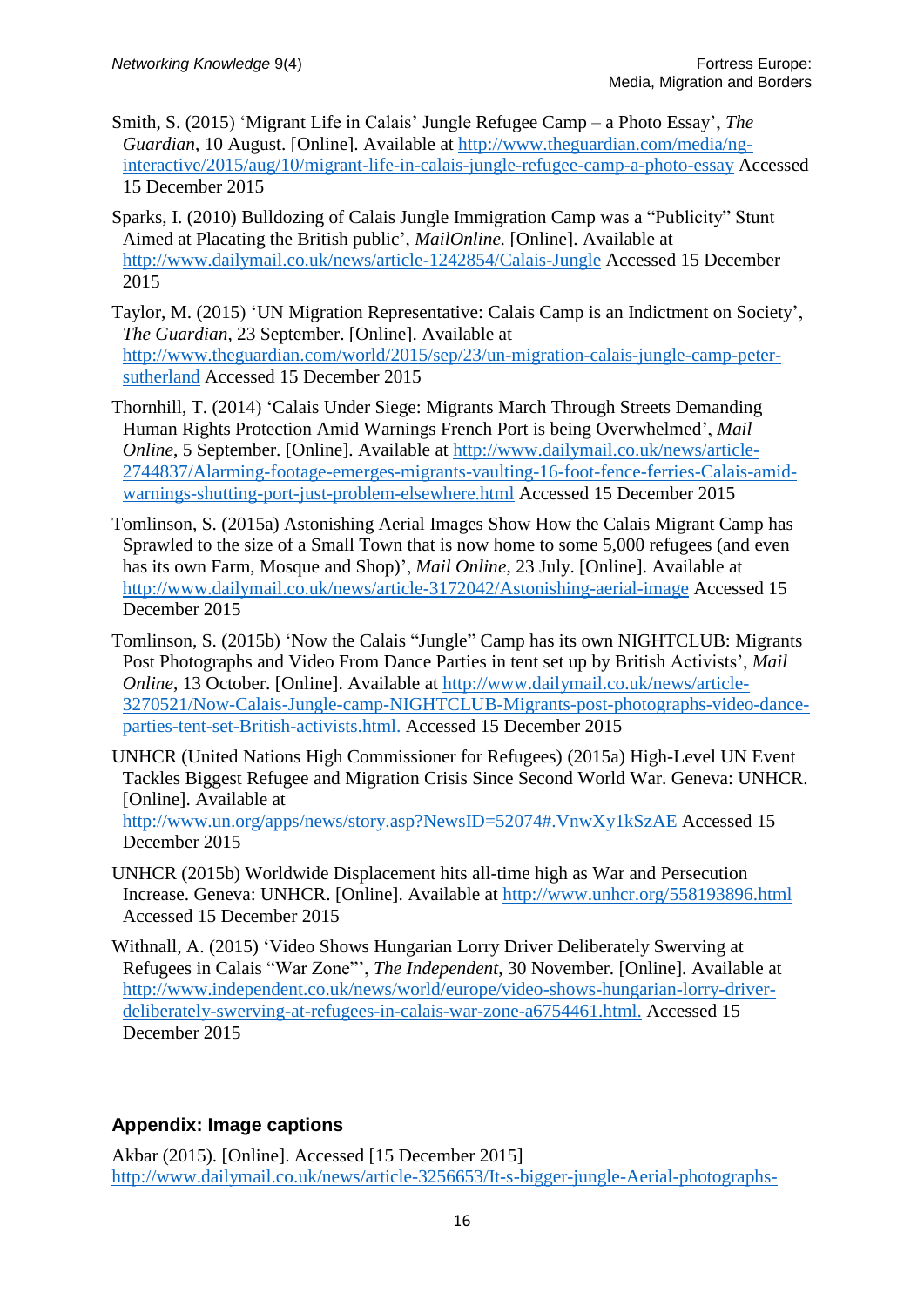[Calais-migrant-camp-rapidly-increased-size-just-three-months-number-people-living-hits-4-](http://www.dailymail.co.uk/news/article-3256653/It-s-bigger-jungle-Aerial-photographs-Calais-migrant-camp-rapidly-increased-size-just-three-months-number-people-living-hits-4-000.html.) [000.html.](http://www.dailymail.co.uk/news/article-3256653/It-s-bigger-jungle-Aerial-photographs-Calais-migrant-camp-rapidly-increased-size-just-three-months-number-people-living-hits-4-000.html.)

• Crammed: Aerial images show how the Calais 'Jungle' has become an even more overcrowded settlement which is home to more than 4,000.

 Sparse: An aerial picture taken on 4 June 2015 shows how 'the Jungle' is expanding rapidly, with thousands of migrants flooding into Europe from Africa and the Middle East every day.

Allen (2014). [Online]. Accessed [15 December 2015]

[http://www.dailymail.co.uk/news/article-2636335/French-bulldoze-camp-hundreds](http://www.dailymail.co.uk/news/article-2636335/French-bulldoze-camp-hundreds-immigrants-are.html.)[immigrants-are.html.](http://www.dailymail.co.uk/news/article-2636335/French-bulldoze-camp-hundreds-immigrants-are.html.)

 France is to bulldoze camps containing hundreds of illegal migrants hoping to travel to Britain from Calais because of a growing danger to public health, it emerged today.

Allen, P. (2015) [Online]. Accessed [15 December 2015]

[http://www.dailymail.co.uk/news/article-2640906/Police-surround-Calais-camp-prepare](http://www.dailymail.co.uk/news/article-2640906/Police-surround-Calais-camp-prepare-remove-migrants.html.)[remove-migrants.html.](http://www.dailymail.co.uk/news/article-2640906/Police-surround-Calais-camp-prepare-remove-migrants.html.)

- Some camp dwellers meanwhile barricaded themselves into makeshift huts, goading the police massing outside
- A bulldozer destroys the immigrant camp in Calais this afternoon
- A gendarme officer checks that a tent is empty as the bulldozer moves in to clear the site

Allen, P. (2015) [Online]. Accessed [15 December 2015] <http://www.express.co.uk/news/world/618110/Jungle-Calais>

injured-police-French.

- Natasha Quarmby/REX Shutterstock People attend lessons at the Jungle refugee camp, Calais, France
- The library at the Jungle refugee camp in Calais, France
- The reading room at the Jungle refugee camp in Calais, France

Associated Press (2015): [Online]. Accessed [15 December 2015] [http://www.dailymail.co.uk/wires/ap/article-3313444/Many-feuding-faiths-coexist-Calais](http://www.dailymail.co.uk/wires/ap/article-3313444/Many-feuding-faiths-coexist-Calais-migrant-camp-France.html%23ixzz3tusrcXs0)[migrant-camp-France.html#ixzz3tusrcXs0](http://www.dailymail.co.uk/wires/ap/article-3313444/Many-feuding-faiths-coexist-Calais-migrant-camp-France.html%23ixzz3tusrcXs0)

 Muslim migrants take off their shoes as they enter a makeshift mosque for Friday prayers at the migrant camp near Calais, northern France.

Charlton (2015). [Online]. Accessed [15 December 2015] [http://www.independent.co.uk/news/world/europe/refugee-crisis-what-life-is-really-like](http://www.independent.co.uk/news/world/europe/refugee-crisis-what-life-is-really-like-inside-the-jungle-in-calais-a6674256.html.)[inside-the-jungle-in-calais-a6674256.html.](http://www.independent.co.uk/news/world/europe/refugee-crisis-what-life-is-really-like-inside-the-jungle-in-calais-a6674256.html.)

• Where the streets have no name: an aerial view of the Jungle camp (AP)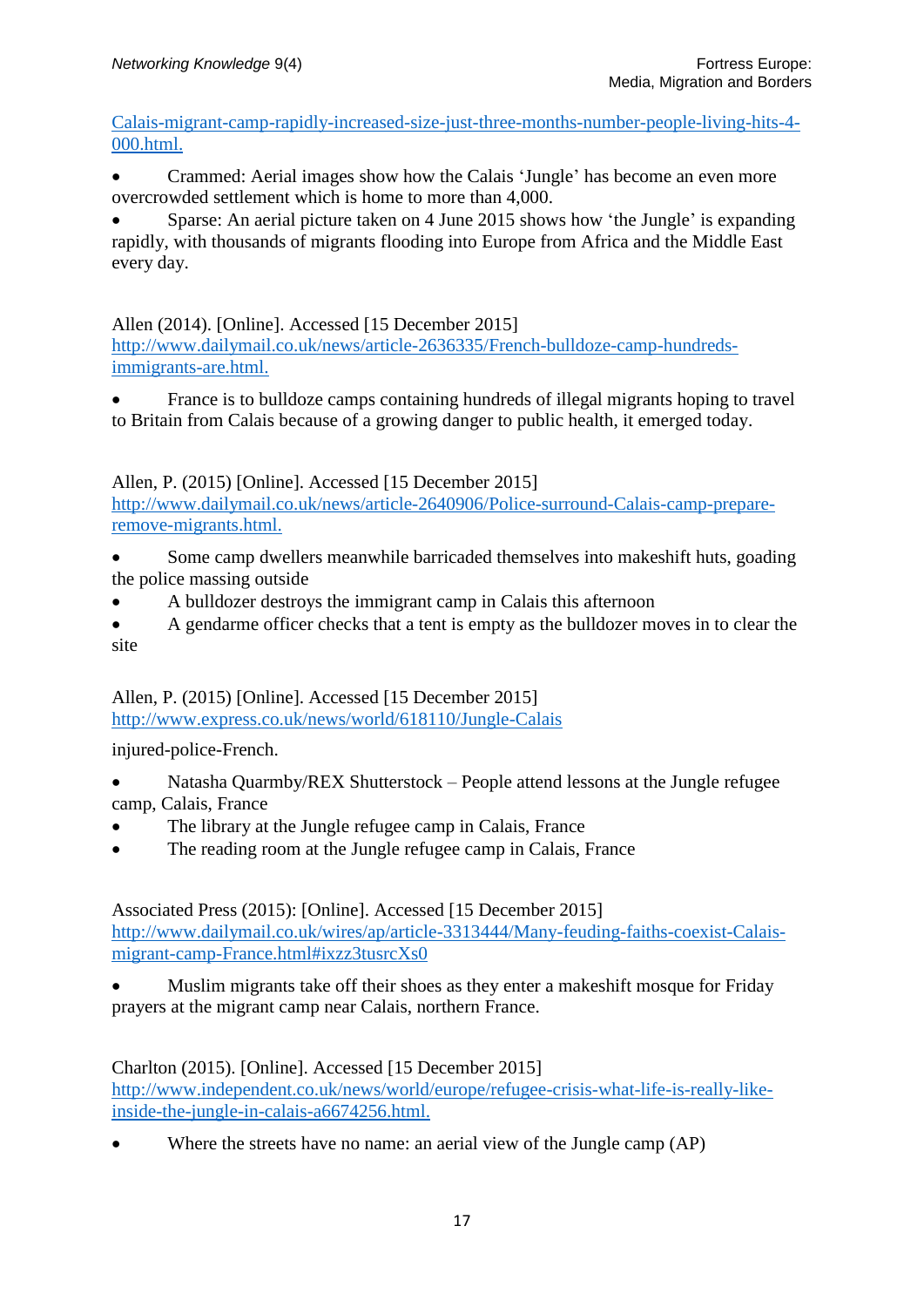#### Chazan (2015). [Online]. Accessed [15 December 2015]

[http://www.telegraph.co.uk/news/worldnews/europe/france/11968673/Row-over-planned-](http://www.telegraph.co.uk/news/worldnews/europe/france/11968673/Row-over-planned-213m-Calais-theme-park-alongside-migrants-camp.html.)[213m-Calais-theme-park-alongside-migrants-camp.html.](http://www.telegraph.co.uk/news/worldnews/europe/france/11968673/Row-over-planned-213m-Calais-theme-park-alongside-migrants-camp.html.)

 A man pedals on a bike to generate electricity at a mobile phone charging station at the 'Jungle', a migrant and refugee camp, in Calais Photo: AFP

#### Chrisafis (2015) [Online]. Accessed [15 December 2015]

<http://www.theguardian.com/world/2015/may/13/french-police-video-calais-migrants.>

 Video posted online by Calais Migrant Solidarity appears to show police beating migrants on road to port

#### Daily Mail Reporter, 2009. [Online]. Accessed [15 December 2015]

[http://www.dailymail.co.uk/news/article-1214161/French-Jungle-razed-week-immigrants](http://www.dailymail.co.uk/news/article-1214161/French-Jungle-razed-week-immigrants-told-You-England-anymore-Calais.html.)[told-You-England-anymore-Calais.html.](http://www.dailymail.co.uk/news/article-1214161/French-Jungle-razed-week-immigrants-told-You-England-anymore-Calais.html.)

 Wipe out: a bulldozer moves what's left of the once massive Jungle migrant camp into a pile.

Police presence: Up to 500 officers raided the camp – one for each migrant.

 Seized: police officers grab one of the camp migrants today while another refugee tries to stop them.

 Wipe out: bulldozers, which had encircled the camp at the start of the raid, begin to rip down the tents.

 Violence: officers blocking off the migrants scuffle with them today as cameramen gather around.

 Hurt: a refugee cries while clasping his hand to the back of his head as a police officer escorts him off the site.

- Tears: an Afghan man cries as he is moved from his tarpaulin tent by police.
- Cleared away: tents and possessions are bulldozed into huge piles.
- Grab: a crane picks up what is left of the camp.

Ellicott (2014). [Online]. Accessed [15 December 2015]

[http://www.dailymail.co.uk/news/article-2804580/Now-desperate-mothers-drag-BABIES-5-](http://www.dailymail.co.uk/news/article-2804580/Now-desperate-mothers-drag-BABIES-5-000-miles-squalid-Calais-refugee-camps-husbands-crossed-channel-Britain.html.) [000-miles-squalid-Calais-refugee-camps-husbands-crossed-channel-Britain.html.](http://www.dailymail.co.uk/news/article-2804580/Now-desperate-mothers-drag-BABIES-5-000-miles-squalid-Calais-refugee-camps-husbands-crossed-channel-Britain.html.)

 Women who have fled from Eritrea outside the tent they sleep in with other family members.

*Express* (2009). [Online]. Accessed [15 December 2015] <http://www.express.co.uk/news/world/129163/Migrant-jungle-camp-bulldozed.>

• Police carry an Afghan man out of the 'Jungle' immigrant camp in Calais, France.

*Financial Times* (2009). Slideshow: French migrant clampdown. [Online]. Accessed [15 December 2015] [http://www.ft.com/cms/s/0/22b549b4-a770-11de-9467-](http://www.ft.com/cms/s/0/22b549b4-a770-11de-9467-00144feabdc0.html%23slide9.) [00144feabdc0.html#slide9.](http://www.ft.com/cms/s/0/22b549b4-a770-11de-9467-00144feabdc0.html%23slide9.)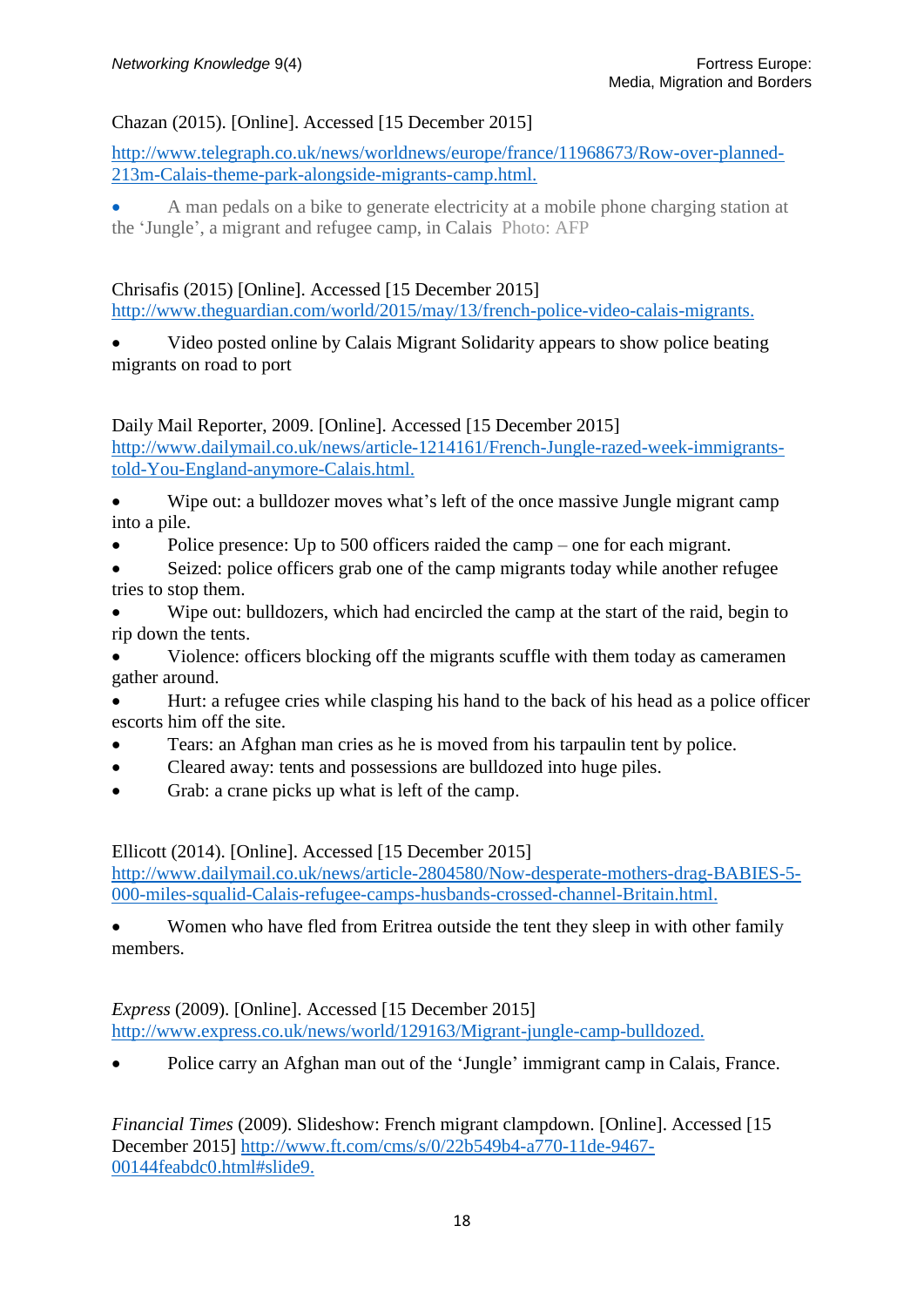- Riot police jostle with protesters. The sweep by 500 police officers took place in front of scores of journalists and human rights campaigners tipped off about the operation.
- Some of the migrants cried as they were led away from the makeshift tent city.

 After removing the migrants the authorities set about clearing the camp of its makeshift plastic and cardboard shelters scattered between the bushes.

Gillman, O., Mullin, G. & Duffin, C. (2015). [Online]. Accessed [15 December 2015] [http://www.dailymail.co.uk/news/article-3181242/Striking-ferry-workers-burn-tyres-Calais](http://www.dailymail.co.uk/news/article-3181242/Striking-ferry-workers-burn-tyres-Calais-roads-causing-chaos-Brit-holidaymakers.html.)[roads-causing-chaos-Brit-holidaymakers.html.](http://www.dailymail.co.uk/news/article-3181242/Striking-ferry-workers-burn-tyres-Calais-roads-causing-chaos-Brit-holidaymakers.html.)

 Striking French workers scuppered plans to run extra ferries to France by blocking roads to the port with a wall of burning tyres this afternoon, bringing traffic to a standstill.

 Blaze: protesting employees of a ferry company have blocked roads to the port with a wall of burning tyres – another obstacle in British tourists' way.

 Rage: a protester throws fuel onto the flaming tyres near the port of Calais earlier today, holding up British holidaymakers as they try to pass.

Hill (2015). [Online]. Accessed [15 December 2015] [http://www.mirror.co.uk/news/world](http://www.mirror.co.uk/news/world-news/sadness-calais-jungle-makeshift-cemetery-6743061.)[news/sadness-calais-jungle-makeshift-cemetery-6743061.](http://www.mirror.co.uk/news/world-news/sadness-calais-jungle-makeshift-cemetery-6743061.)

- Escalating violence: increasing lawlessness in the Jungle camp is making it a dangerous place for immigrants to settle.
- Makeshift cemetery: wooden crosses mark the spots where 28 refugees have been buried in Calais.
- Heartrending: the grave of baby Samir Khedija whose mother had a miscarriage during an attempt to travel from Calais to England.
- Danger of death: the entrance to the Eurotunnel at Frethun, Calais

Kelly (2015). [Online]. Accessed [15 December 2015]

[http://www.dailymail.co.uk/news/article-3139602/Up-Boy-just-10-helped-Calais-lorry](http://www.dailymail.co.uk/news/article-3139602/Up-Boy-just-10-helped-Calais-lorry-bound-Britain-number-stowaways-UK-surges-200.html.)[bound-Britain-number-stowaways-UK-surges-200.html.](http://www.dailymail.co.uk/news/article-3139602/Up-Boy-just-10-helped-Calais-lorry-bound-Britain-number-stowaways-UK-surges-200.html.)

- Off to start a new life: 10-year-old Aman Facih, from Eritrea, is bundled into a gap in a lorry by his brother Daniel amid chaos at Calais.
- Tight squeeze: he finally manages to push himself into a tiny gap in a French truck which drove off towards Calais and then on to Britain.

 A migrant walks past a toilet station in the makeshift camp known as the 'Jungle', in Calais. Many hope for better job prospects in Britain.

Ledwith, M., & Allen, P. (2015). [Online]. Accessed [15 December 2015] [http://www.dailymail.co.uk/news/article-3187754/The-roof-held-prayers-duct-tape-pastor](http://www.dailymail.co.uk/news/article-3187754/The-roof-held-prayers-duct-tape-pastor-priest-studied-theology-hundreds-Calais-migrants-camp-church-miracle-faith.html.)[priest-studied-theology-hundreds-Calais-migrants-camp-church-miracle-faith.html.](http://www.dailymail.co.uk/news/article-3187754/The-roof-held-prayers-duct-tape-pastor-priest-studied-theology-hundreds-Calais-migrants-camp-church-miracle-faith.html.)

- House of God: migrants come from across 'the Jungle' to attend the daily services at St Michael's Calais, which was constructed after several months of hard work.
- Decorative: the makeshift church has been furnished with ornate carpets and portraits of Jesus, giving it a real feel as a church/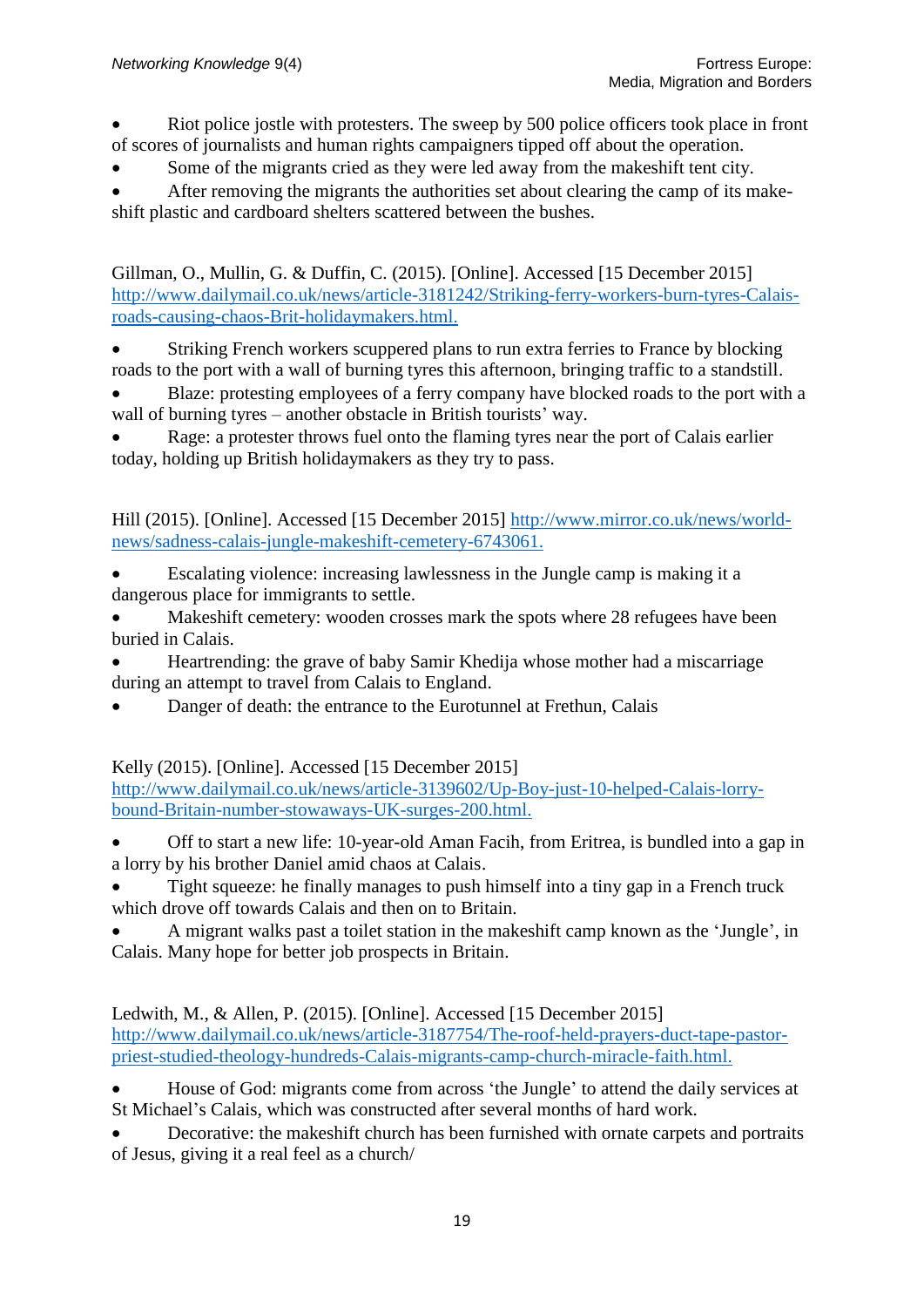Lovingly made: migrants built the small church out of long sheets of taped together tarpaulin and planks of wood. Fashioned out of wood, a large crucifix is positioned on the roof of the building

Millar (2015) [Online]. Accessed [15 December 2015]

[http://www.express.co.uk/news/world/594851/Eurotunnel-Calais-migrants-Britain-Channel-](http://www.express.co.uk/news/world/594851/Eurotunnel-Calais-migrants-Britain-Channel-Theresa-May-government-security-immigration.)[Theresa-May-government-security-immigration.](http://www.express.co.uk/news/world/594851/Eurotunnel-Calais-migrants-Britain-Channel-Theresa-May-government-security-immigration.)

- Migrants cling precariously to the top of a lorry in Folkestone.
- A migrant lifts his small child over a security fence.

Newton (2015) [Online]. Accessed [15 December 2015]

[http://www.dailymail.co.uk/news/article-3124280/Tourists-terror-Calais-Coach-passengers](http://www.dailymail.co.uk/news/article-3124280/Tourists-terror-Calais-Coach-passengers-capture-shocking-footage-migrants-surround-vehicle-smash-way-lorry-heading-UK.html.)[capture-shocking-footage-migrants-surround-vehicle-smash-way-lorry-heading-UK.html.](http://www.dailymail.co.uk/news/article-3124280/Tourists-terror-Calais-Coach-passengers-capture-shocking-footage-migrants-surround-vehicle-smash-way-lorry-heading-UK.html.)

- In footage filmed by passengers on a coach heading to Britain, migrants can be seen sneaking on to the back of a moving lorry.
- After two men successfully climb aboard the lorry another four men try and force themselves on to stow away to Britain.
- The passengers on the coach can be heard expressing their shock as the tour guide tries to reassure them telling them not to panic.

#### Peake (2009) [Online]. Accessed [15 December 2015]

[http://www.thesun.co.uk/sol/homepage/news/2649008/Jungle-migrant-camp-cleared-by-riot](http://www.thesun.co.uk/sol/homepage/news/2649008/Jungle-migrant-camp-cleared-by-riot-cops.html.)[cops.html.](http://www.thesun.co.uk/sol/homepage/news/2649008/Jungle-migrant-camp-cleared-by-riot-cops.html.)

 Bulldozers clear the makeshift camp known as 'the Jungle' AP (Peake, 2009)  $\bullet$ 

Perring (2015). Accessed at: http://www.express.co.uk/news/world/596239/Calais-migrantcrisis-Jungle-camp-shop-barbers-phone-charger-mosque.

Migrants charge their phones at the electronic hub.

Pickard, M. (2014) [Online]. Accessed [15 December 2015]

<http://www.express.co.uk/news/uk/495265/Riot-police-clear-out-migrants-bound-UK.>

- Up to 1,000 migrants in Calais face eviction and arrest today.
- Those held by police are often released within hours.

Reynolds, M. et al. (2015) [Online]. Accessed [15 December 2015]

[http://www.express.co.uk/news/world/594851/Eurotunnel-Calais-migrants-Britain-Channel-](http://www.express.co.uk/news/world/594851/Eurotunnel-Calais-migrants-Britain-Channel-Theresa-May-government-security-immigration.)[Theresa-May-government-security-immigration.](http://www.express.co.uk/news/world/594851/Eurotunnel-Calais-migrants-Britain-Channel-Theresa-May-government-security-immigration.)

• Smoke streams into the sky from tyres aflame.

Robinson, M., Glanfield, Emma, Ellicott, Claire and Wright, Stephen (2015). 'Fury after PM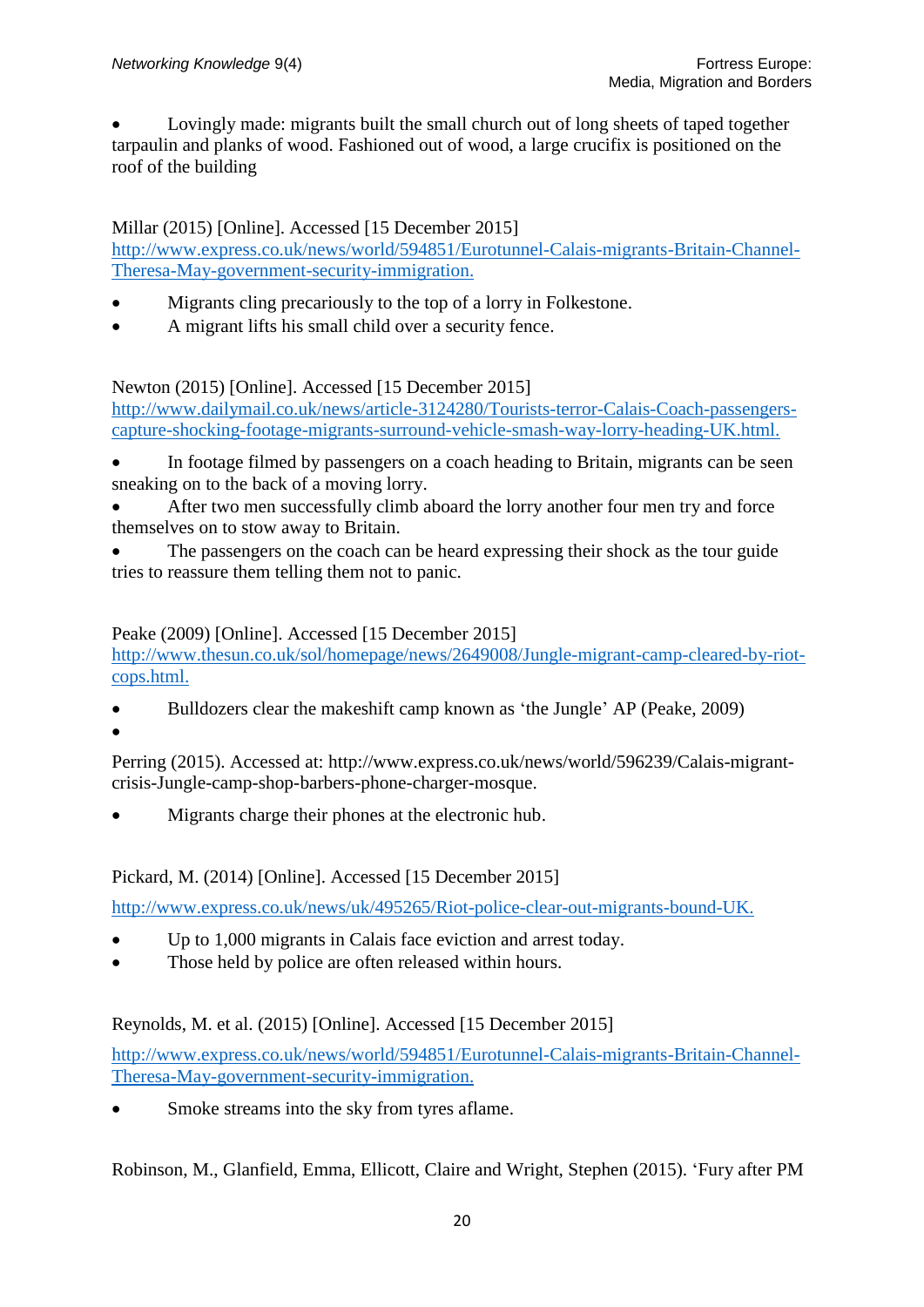Warns Of "Swarm": As Police Seize Stowaway Migrants Across South'. [Online]. Accessed [15 December 2015] [http://www.dailymail.co.uk/news/article-3180063/British-police-stop](http://www.dailymail.co.uk/news/article-3180063/British-police-stop-lorry-M20-just-15-miles-Folkestone-arrest-12-migrants-patrols-stepped-sides-Channel-days-migrants-storming-tunnel.html.)[lorry-M20-just-15-miles-Folkestone-arrest-12-migrants-patrols-stepped-sides-Channel-days](http://www.dailymail.co.uk/news/article-3180063/British-police-stop-lorry-M20-just-15-miles-Folkestone-arrest-12-migrants-patrols-stepped-sides-Channel-days-migrants-storming-tunnel.html.)[migrants-storming-tunnel.html.](http://www.dailymail.co.uk/news/article-3180063/British-police-stop-lorry-M20-just-15-miles-Folkestone-arrest-12-migrants-patrols-stepped-sides-Channel-days-migrants-storming-tunnel.html.)

• French police stand facing a group of migrants in an attempt to block their way into the Eurotunnel site in Coquelles near Calais last night.

 French police take up positions to block migrants who have entered the Eurotunnel site in Coquelles near Calais as the chaos continues.

 Migrants charge at a police cordon near the Eurotunnel in Calais tonight as they begin another attempt to flee the Continent for Britain.

 Losing battle: Heavily outnumbered French police try to stop a migrant trying to get to the Channel Tunnel yesterday and are now using tear gas to repel them.

 Pack mentality: The migrants are overwhelming police as they rush the Channel Tunnel in huge numbers last night as they desperately try to board trains knowing police are unlikely to chase them on the railway tracks

Sage (2015) [Online]. Accessed [15 December 2015] <http://www.thetimes.co.uk/tto/news/uk/article4479217.ece.>

A migrant clings to the undercarriage of a lorry.

Samuel (2015) [Online]. Accessed [15 December 2015]

[http://www.telegraph.co.uk/news/worldnews/europe/france/11600461/Police-inquiry](http://www.telegraph.co.uk/news/worldnews/europe/france/11600461/Police-inquiry-launched-over-film-showing-police-brutality-against-UK-bound-Calais-migrants.html.)[launched-over-film-showing-police-brutality-against-UK-bound-Calais-migrants.html.](http://www.telegraph.co.uk/news/worldnews/europe/france/11600461/Police-inquiry-launched-over-film-showing-police-brutality-against-UK-bound-Calais-migrants.html.)

- Police intimidates migrants with a baton.
- Policeman caught kicking and hitting a migrant.

Sheldrick (2015) [Online]. Accessed [15 December 2015]

<http://www.express.co.uk/news/world/585189/Calais-migrant-crisis-immigrantion-anarchy.>

- Pictures have shown how the Calais migrant crisis descended into anarchy.
- A baying mob brought a busy motorway to a standstill.
- Hooded men ran amok as migrants tried to board lorries in Calais.

#### Smith (2015). [Online]. Accessed [15 December 2015]

[http://www.theguardian.com/media/ng-interactive/2015/aug/10/migrant-life-in-calais-jungle](http://www.theguardian.com/media/ng-interactive/2015/aug/10/migrant-life-in-calais-jungle-refugee-camp.)[refugee-camp.](http://www.theguardian.com/media/ng-interactive/2015/aug/10/migrant-life-in-calais-jungle-refugee-camp.)

 Pregnant Syrian refugee Hanna is 24, five months' pregnant and says she cannot remember the last time she had a shower, let alone a medical check-up. She trekked through eight countries, her belly growing all the time, before ending up in Calais. Her husband is in Britain.

 Separation: women make up around 10% of the camp's population but have gone largely unnoticed, in part because early arrivals were secluded in a heavily guarded camp for women and children, but its 100 beds filled up long ago.